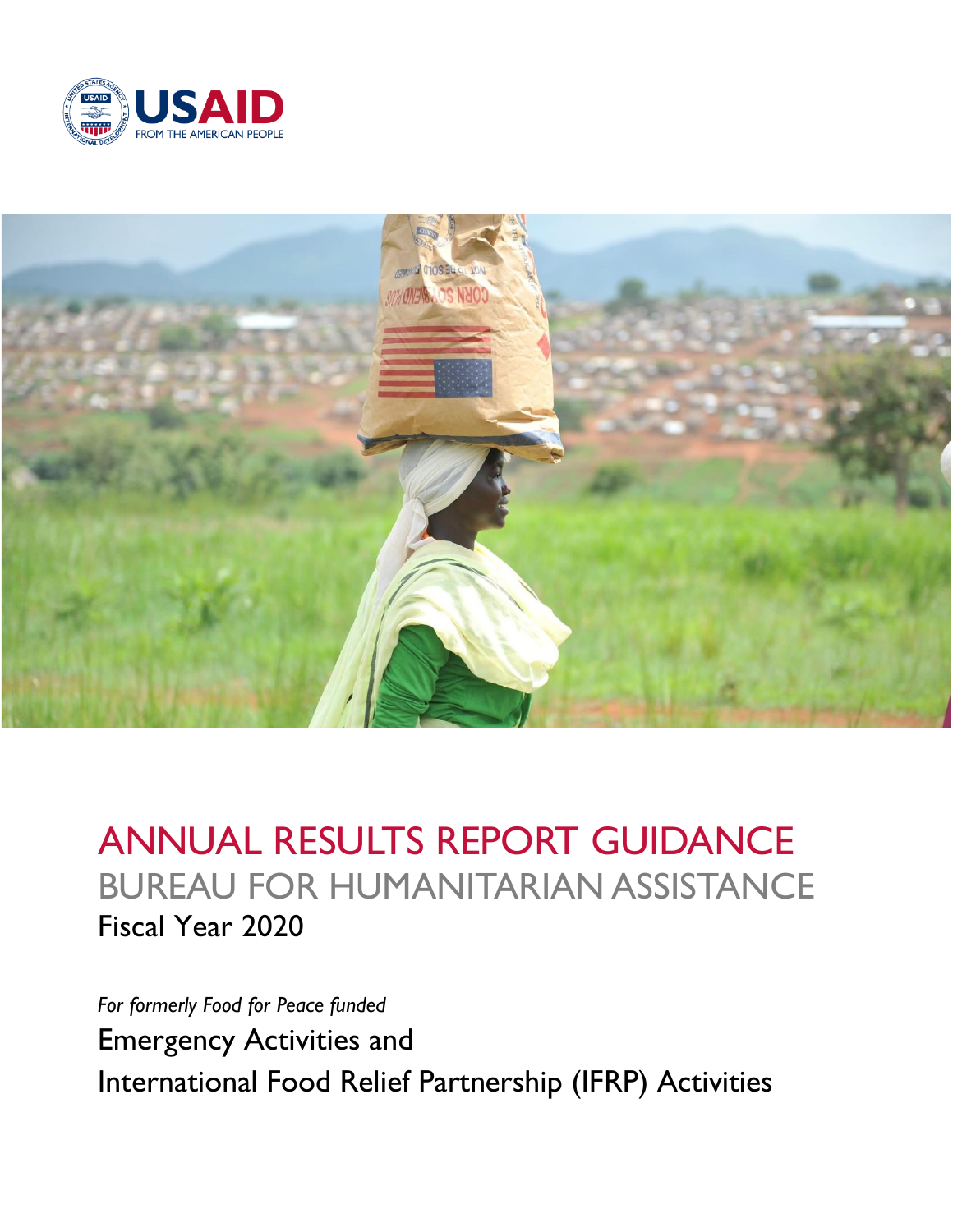## <span id="page-1-0"></span>**TABLE OF CONTENTS**

| Table of Contents                                                   | I              |
|---------------------------------------------------------------------|----------------|
| Acronyms                                                            | $\overline{2}$ |
| Purpose and Applicability                                           | $\overline{4}$ |
| <b>COVID-19 Guidance for FY20 ARR</b>                               | 6              |
| FY20 Emergency ARR Package                                          | 8              |
| ARR: Documents to Upload                                            | 9              |
| ARR - Direct Data Entry                                             | 13             |
| Annex A: Definitions for BHA ARR                                    | 23             |
| Annex B: ARR Narrative Checklist                                    | 27             |
| Annex C: Checklist for Including Gender, Youth, and Social Dynamics | 29             |
| Annex D: Success Story Writing 10                                   | 31             |
| Annex E: Reference Documents and Websites                           | 34             |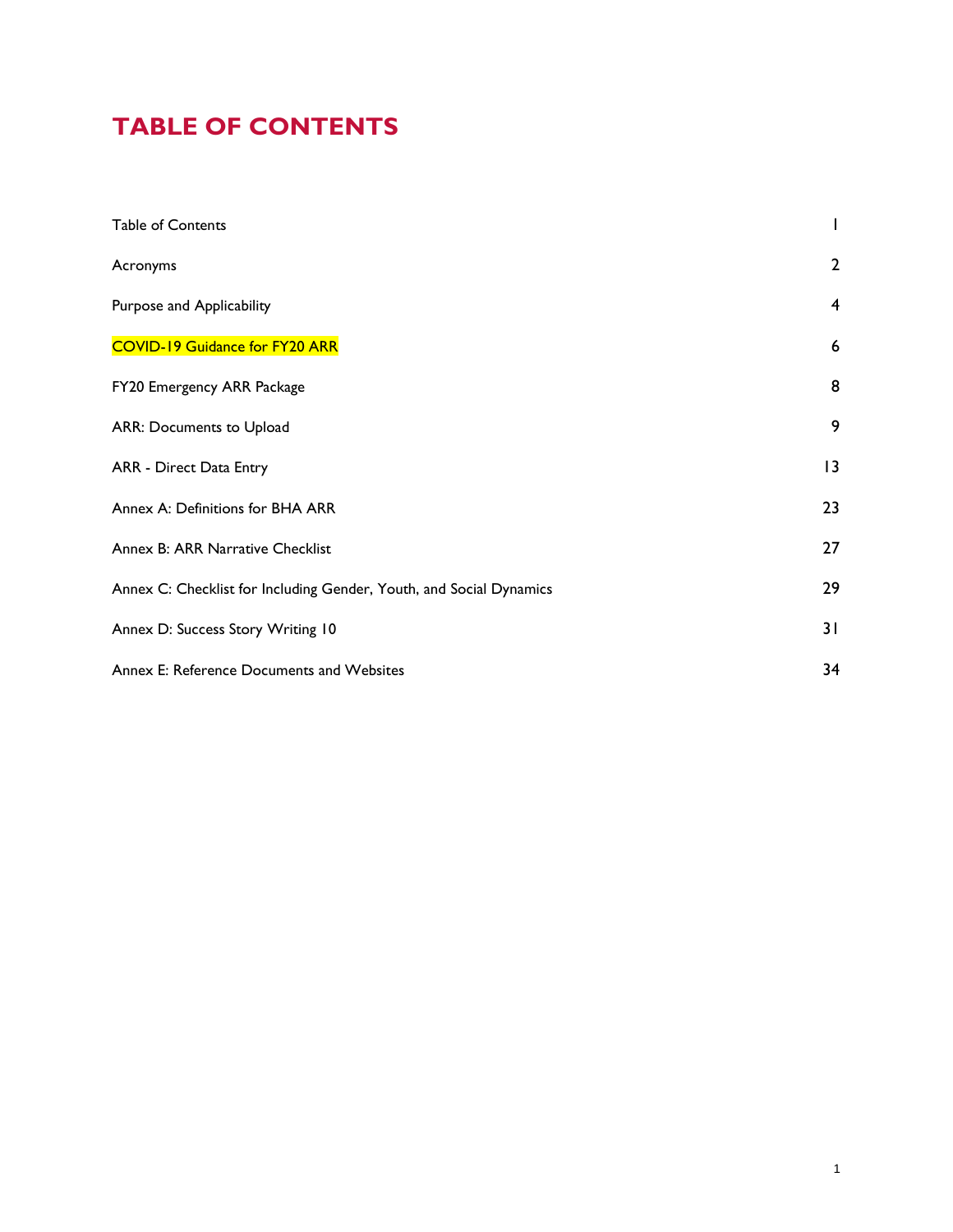## <span id="page-2-0"></span>**ACRONYMS**

| ADS          | <b>Automated Directives System</b>                  |
|--------------|-----------------------------------------------------|
| <b>AOR</b>   | Agreement Officer's Representative                  |
| APS          | Annual Program Statement                            |
| ARR          | <b>Annual Results Report</b>                        |
| BHA          | <b>Bureau for Humanitarian Assistance</b>           |
| BEHT         | <b>Bill Emerson Humanitarian Trust</b>              |
| <b>DFSA</b>  | <b>Development Food Security Activity</b>           |
| <b>DEC</b>   | Development Experience Clearinghouse                |
| <b>DNA</b>   | Disaggregates Not Available                         |
| <b>EFSP</b>  | <b>Emergency Food Security Program</b>              |
| <b>FANTA</b> | Food and Nutrition Technical Assistance III Project |
| <b>FFP</b>   | Office of Food for Peace                            |
| <b>FFPIB</b> | Food for Peace Information Bulletin                 |
| <b>FFW</b>   | Food for Work                                       |
| <b>FTF</b>   | Feed the Future Presidential Initiative             |
| FY           | Fiscal year (October 1 - September 30)              |
| <b>GAM</b>   | <b>Global Acute Malnutrition</b>                    |
| <b>HDDS</b>  | <b>Household Dietary Diversity Score</b>            |
| <b>IDA</b>   | <b>International Disaster Assistance</b>            |
| <b>IDP</b>   | Internally Displaced Person                         |
| IFRP         | International Food Relief Partnership               |
| <b>IPTT</b>  | <b>Indicator Performance Tracking Table</b>         |
| <b>ITSH</b>  | Internal Transportation, Storage, and Handling      |
| IR           | Intermediate result                                 |
| <b>LOA</b>   | Life of Award                                       |
| LRIP         | Local, Regional, and International Procurement      |
| MT           | Metric Ton                                          |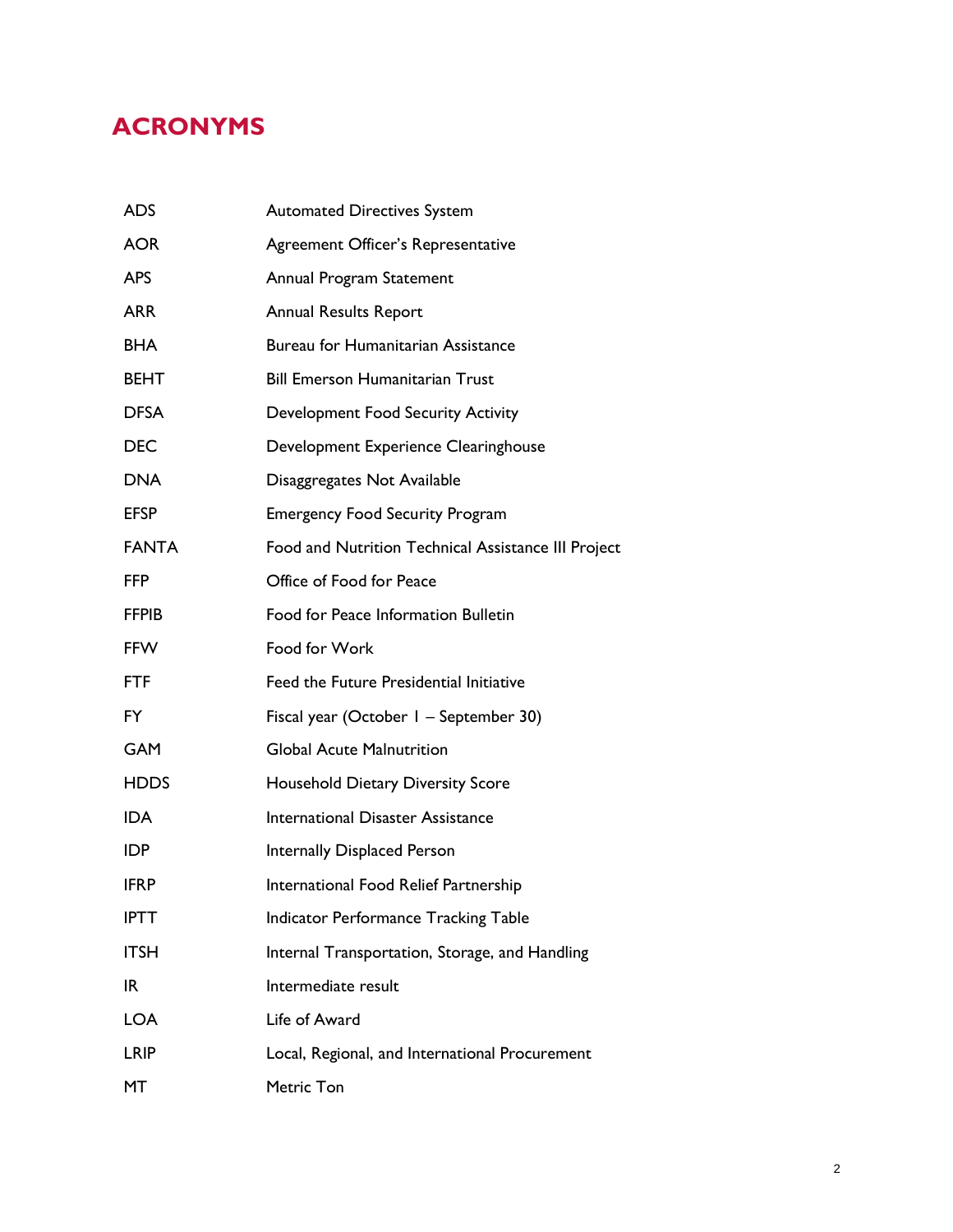<span id="page-3-0"></span>

| <b>NGO</b>   | Non-governmental Organization                       |
|--------------|-----------------------------------------------------|
| OCO          | <b>Overseas Contingency Operations</b>              |
| <b>OMB</b>   | Office of Management and Budget                     |
| <b>PDM</b>   | <b>Post Distribution Monitoring</b>                 |
| <b>PRT</b>   | Partner Reporting Tool                              |
| <b>PVO</b>   | Private Voluntary Organization                      |
| R            | Required (indicator or ARR component)               |
| <b>RiA</b>   | Required if Applicable (indicator or ARR component) |
| SO           | <b>Strategic Objectives</b>                         |
| <b>USAID</b> | U.S. Agency for International Development           |
| <b>USG</b>   | <b>United States Government</b>                     |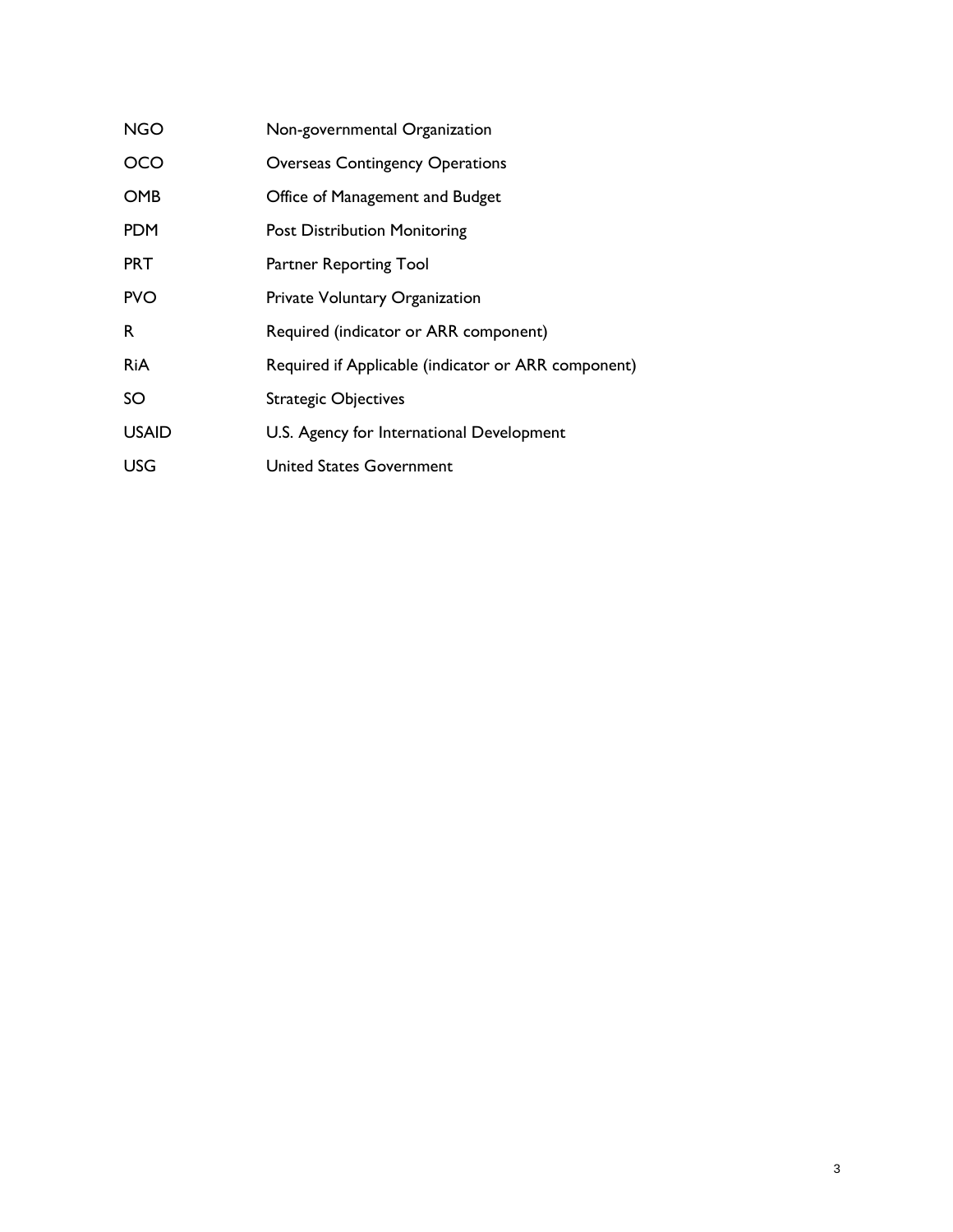## **PURPOSE AND APPLICABILITY**

The Annual Results Report (ARR) is an annual reporting requirement for awards funded by the Office of Food for Peace (FFP), which is now the Bureau for Humanitarian Assistance (BHA). This guidance covers awards implemented by U.S. or non-U.S. non-governmental organizations (NGOs), including private voluntary organizations (PVOs). BHA awardees that receive funding from the Food for Peace Act (Title II), International Disaster Assistance (IDA) account, Overseas Contingency Operations (OCO) account, and/or Community Development Funds (CDF) are required to submit ARRs. These include emergency, non-emergency, and international food relief partnership (IFRP) awards. For jointly funded awards with the former Office of U.S. Foreign Disaster Assistance (OFDA), awardees should submit ARRs for the FFP portion of the award. This should include all sections of the ARR that are applicable to the award. The ARR narrative should only describe the FFP portion of the award.

ARRs assist BHA with: (1) understanding, assessing, and managing the performance of BHA activities at all levels; (2) meeting statutory requirements and management needs in compliance with the Government Performance and Results Act Modernization Act (GPRAMA) of 2010 and other external policies; and (3) providing information to relevant stakeholders, such as U.S. Agency for International Development (USAID) missions and/or regional offices, the United States Government (USG) Feed the Future (FTF) Presidential Initiative, U.S. Congress, Department of State's Office of U.S. Foreign Assistance Resources, and the Office of Management and Budget (OMB).

ARR replaces the fourth quarter quarterly report presenting progress and results for the entire reporting FY1—not just the final quarter. NGO and PVO awardees must submit ARR for each fiscal year (FY) during which activities were implemented, except for awards that were signed in the last quarter (July 1- September 30) of the reporting FY. Awardees must report even if the activity began late, ended early in the FY having implemented few interventions, or achieved limited or no results. If activities were not implemented during the reporting FY, awardees should discuss with the agreement officer's representative (AOR) which components of the ARR to be submitted.

In situations where the activity's Final Performance Report is within three months of the ARR submission, an awardee may request the AOR for a combined report that includes ARR and Final Performance Report. On approval, the awardee must follow the ARR guidance for the combined reporting and submit the report within the ARR submission deadline. For awards that span over more than one fiscal year, awardees will have to report on the current FY as well as cumulative (LoA) achievements in ARR Narrative Report. Additionally, awardees will be required to present key overarching challenges and successes.

Please read the following list while preparing for the FY 2020 ARR:

- 1. The FY 2020 ARR submission deadline is November 2, 2020, 12:00 pm Eastern Standard Time.
- 2. Awardees must submit ARR in FFP [Partner Reporting Tool \(PRT\).](https://arr-prt.net/) Please direct questions or problems only related to PRT to [prt-helpdesk@usaid.gov](mailto:prt-helpdesk@usaid.gov)
- 3. Awards that end prior to the end of the FY and prior to the release of any updated guidance, if applicable, should follow the previous year's ARR guidance for reporting, however, provide entry and upload data in the PRT.
- 4. Awardees must submit the complete ARR package by the above-stated deadline or within 90 days of the date of the award's expiration, whichever comes first.

1 *FY runs from October 1 through September 30*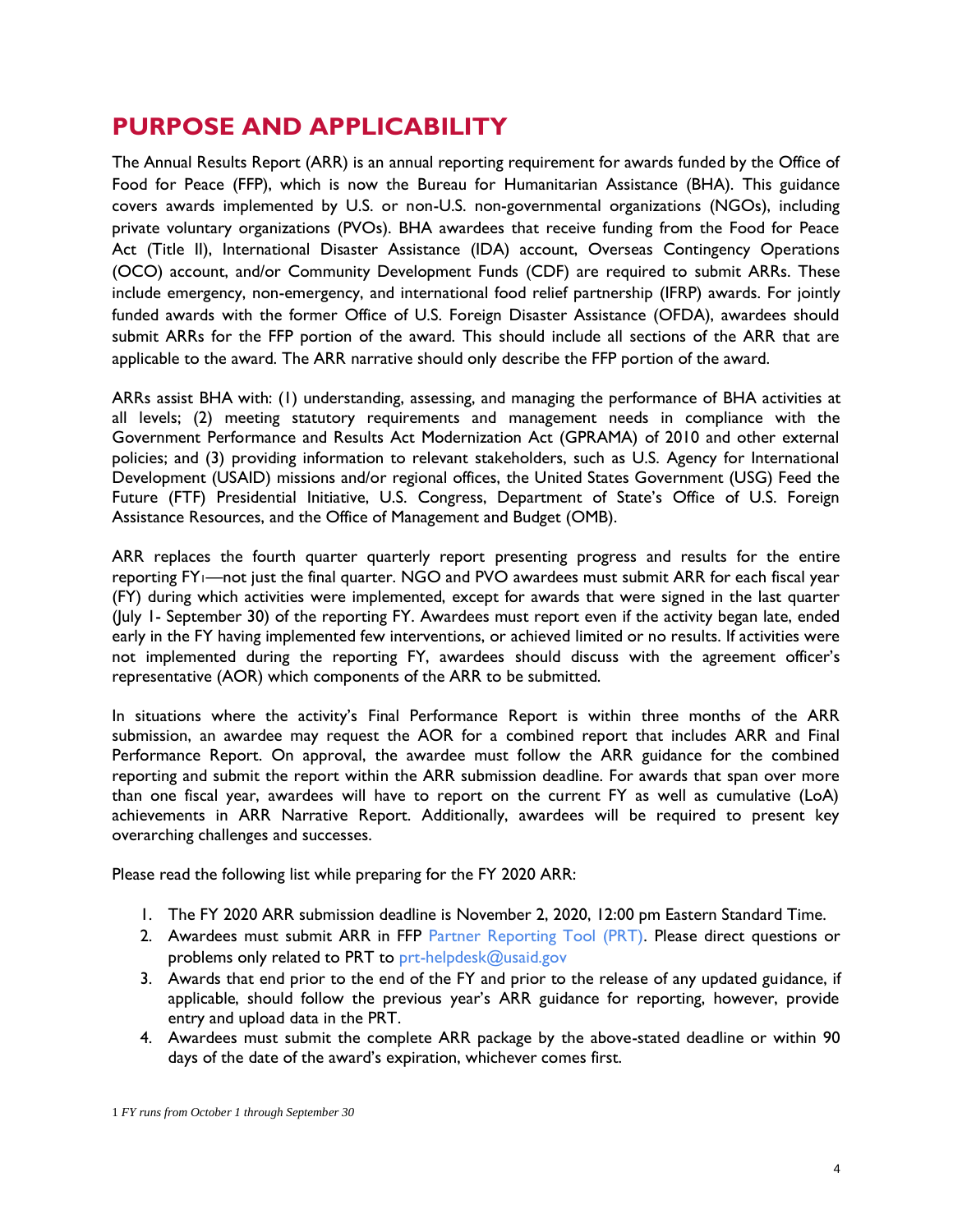- 5. Within approximately one week of submitting ARR, awardees should receive an ARR submission acknowledgement from BHA. Once an ARR is submitted, PRT does not automatically notify awardees when the submission status changes. Awardees must login to the site to see the current status of submission.
- 6. Unless an awardee obtained a waiver from BHA for a specific award, awardees are required to upload all survey data (including post distribution monitoring, food security monitoring surveys and the baseline/endline survey data (if applicable) collected during the reporting FY to the [Development Data Library \(DDL\).](https://data.usaid.gov/)
- 7. Unless an awardee obtained a waiver from BHA for a specific award, awardees are required to upload all BHA approved final reports from baseline/final evaluation and any research activities conducted during the reporting FY<sub>2</sub> to both PRT and the Development Experience [Clearinghouse \(DEC\),](https://dec.usaid.gov/dec/home/Default.aspx) even when these activities are conducted by third-party firms. If final reports for evaluation and research activities are not finalized or approved by BHA at the time of ARR submission, awardees should note this in the ARR narrative and request to modify the ARR in PRT at a later date in order to upload them. This will not affect the approval status of the ARR.
- 8. Awardees must submit the ARR documents to the DEC within 30 days of AOR approval. The submission should include the ARR narrative, indicator table, and the success stories and lessons learned. For more information on DEC submission requirements, please refer to USAID ADS 540, DEC, and/or the AOR. When submitting the ARR package to the DEC, awardees should do the following:
	- under Document Type, select "Annual Report;"
	- under Primary Subject, select "Food Aid Programs;" and
	- under Additional Information, include the following text: "Add the following USAID Thesaurus Terms and Tags: Food for Peace Title II, Food Security, Nutrition Security"
- <span id="page-5-0"></span>9. After submitting the ARR package to the DEC, awardees are responsible for sending the link of the uploaded document(s) to the AOR.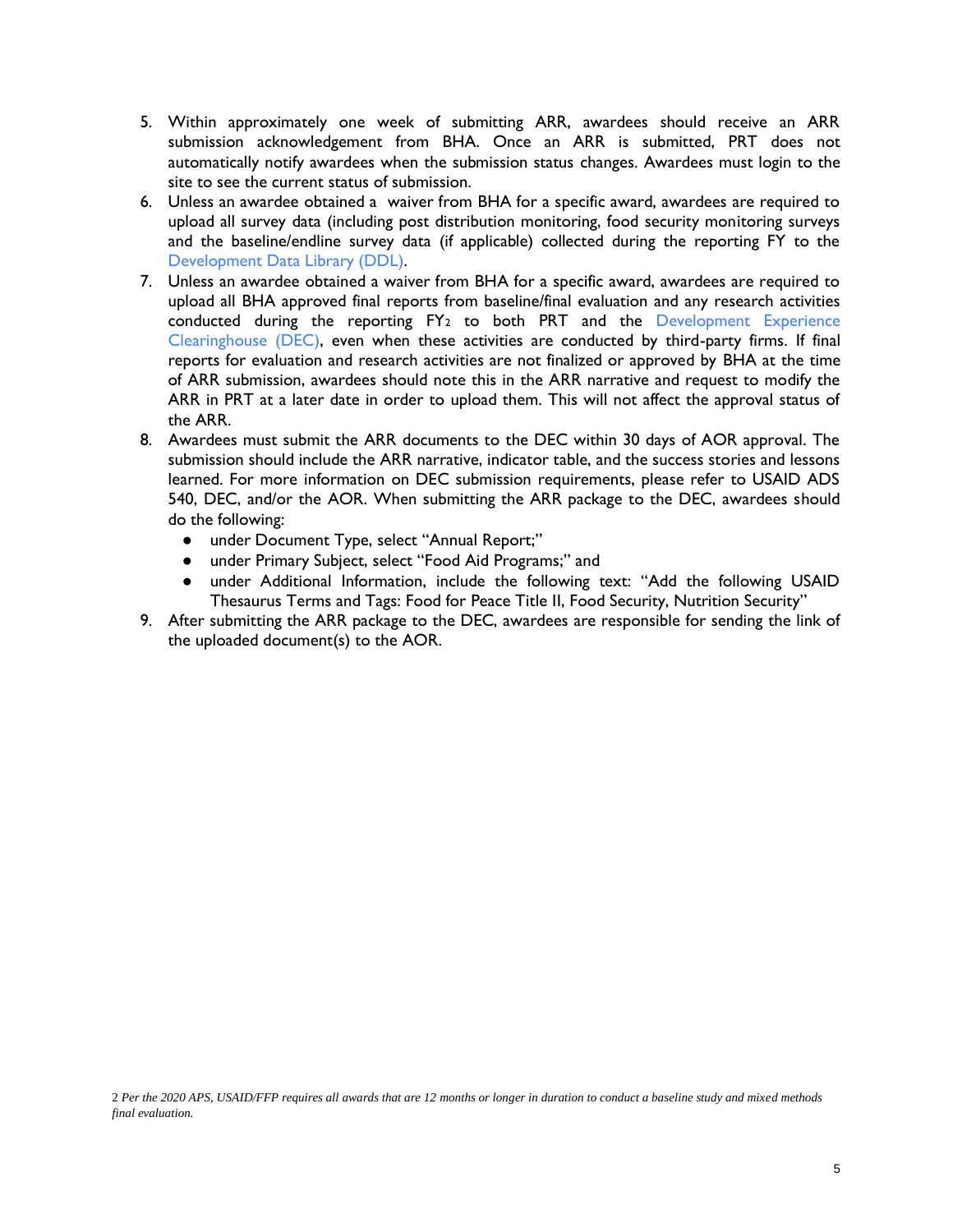## **COVID-19 GUIDANCE FOR FY20 ARR**

Partners are required to submit a FY20 ARR for former FFP-funded Emergency activities awarded prior to July 01, 2020, including the COVID-19 supplemental IDA funded activities. Activities implementing COVID-19 supplemental IDA funded responses should provide additional monthly reporting on select required if applicable (RiA) indicators in PRT. Partners do not need to submit a FY20 ARR for activities funded on or after July 01, 2020.

BHA prioritizes Do No Harm policy for implementing partner staff, contractor staff, activity participants and communities. The June 2020 Interim Guidance for Applicants Engaging in COVID-19 Humanitarian [Response](https://www.usaid.gov/sites/default/files/documents/1866/Interim_Guidance_for_COVID19_FINAL_June_11_2020_Revised_BHA_FFP_Indicators.pdf) encouraged partners to collect monitoring data as safety permitted. BHA encouraged partners to minimize in-person data collection and use remote monitoring methods wherever possible. BHA understands that many activities either paused implementation of planned interventions and/or pivoted to respond to COVID-19 related shocks. Please note of the following key points for the FY20 ARR:

**Activity Level COVID-19 Deviation Narrative:** For the FY20 ARR, BHA waives the requirement to provide deviation narratives for individual indicators due to COVID-19 pandemic's negative impact on activity implementation. Instead, partners should provide a *COVID-19 Deviation Narrative* for the whole activity as direct data entry in PRT that has a new text box for this specific reporting. For FY20, deviation narrative boxes for individual indicators in PRT should indicate "See Activity Level COVID19 Deviation Narrative", if applicable. The deviation narrative must share the contextual details of the pandemic's impact on activity implementation, monitoring data collection, innovative data collection ways used (if any), and the current and future plans to address the stated problems. In addition to the direct data entry, partners must provide the *COVID-19 Deviation Narrative* and any additional COVID-19 related details in the ARR Narrative Report under the *Challenges, Successes, and Learning* section, and other sections, as applicable.

**Activities that pivoted their award funds to provide local COVID-19 response (Non COVID-19 supplemental IDA funds):** If any FFP funded activity has partially/completely stopped its initially planned interventions and pivoted the activity funds to provide a local COVID-19 response, partners are still required to submit the ARR. In addition to the initial award-specific agreed upon indicators, partners must report on two new BHA COVID-19 WASH indicators: [COVID19-1 and](https://www.usaid.gov/food-assistance/documents/ffp-indicators-handbook-wash-indicators-covid19)  [COVID19-2](https://www.usaid.gov/food-assistance/documents/ffp-indicators-handbook-wash-indicators-covid19) (RiA).

**Activities implementing COVID-19 supplemental IDA-funded response:** Partners that received COVID-19 supplemental IDA-funded awards to respond to COVID-19 emergencies should follow the standard ARR requirements like any other emergency award PLUS submit the applicable COVID-19 mandatory monthly indicators and 2-page narrative updates via PRT. Please refer to section 5 of [Interim Guidance for Applicants Engaging in COVID-19 Humanitarian Response.](https://www.usaid.gov/sites/default/files/documents/1866/Interim_Guidance_for_COVID19_FINAL_June_11_2020_Revised_BHA_FFP_Indicators.pdf)

Please see the detailed reporting requirement notes for COVID-19 supplemental IDA-funded responses:

### **Annual reporting**

- Any agreed upon indicators in LogFrame
- Two new BHA COVID-19 WASH indicators (RiA) [COVID19-1 and COVID19-2](https://www.usaid.gov/food-assistance/documents/ffp-indicators-handbook-wash-indicators-covid19)
- COVID-19 supplemental IDA funding mandatory FFP indicators as listed below (Select ARR in the drop-down menu and then provide data)

### **Monthly reporting**

● COVID-19 supplemental IDA funding mandatory FFP indicators as listed below (Select month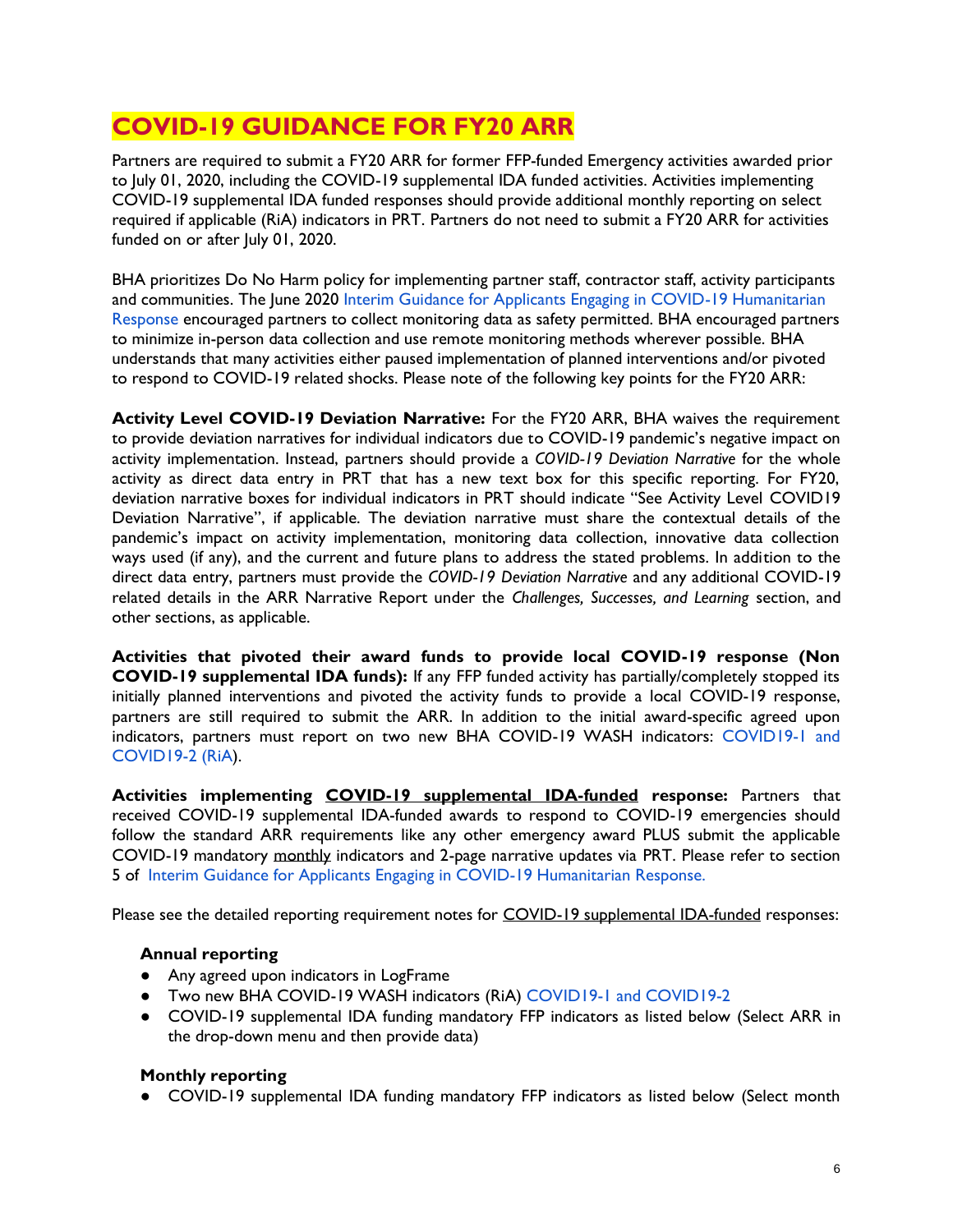name in the drop-down menu)

### **COVID-19 supplemental IDA funding mandatory FFP indicators**

- 1. Number of individuals participating in USG food security programs
- 2. In-kind food commodity quantity distributed (MT), by commodity
- 3. Number of unique participants receiving in-kind food
- 4. Cash/Food transfers Total amount distributed (US\$), by modality (cash and voucher)
- 5. Number of unique participants receiving support, per modality (cash and voucher)
- <span id="page-7-0"></span>6. WASH - Total number of people receiving WASH NFIs assistance through all modalities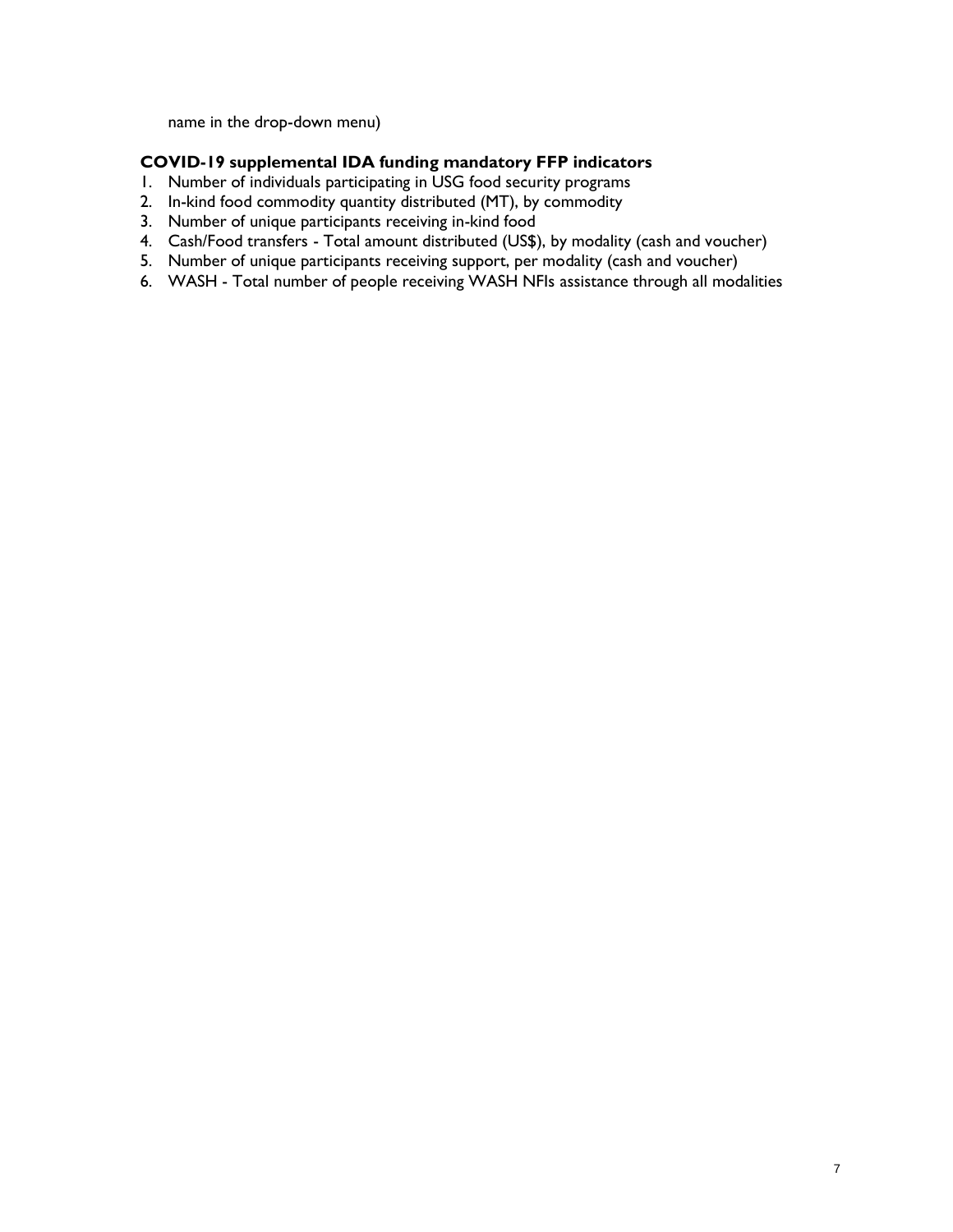## **FY20 EMERGENCY ARR PACKAGE**

Awardees must submit ARR in PRT via direct data entry and uploading documents. A complete Emergency FY20 ARR will include the applicable components listed in tables 1 and 2.

Documents should be written in English and formatted in a printer-friendly format.

### **TABLE 1: UPLOAD AS DOCUMENTS**

| <b>Document</b>                                            | <b>Emergency Activity</b> | <b>IFRP</b> |
|------------------------------------------------------------|---------------------------|-------------|
| <b>ARR Narrative Report</b>                                | R                         | R           |
| <b>Indicator Table</b>                                     | R                         | R           |
| Baseline, Evaluation, Assessments, and Research<br>Reports | $\mathsf{R}$              | Ő           |
| <b>Success Stories</b>                                     |                           | O           |

R=Required; O=Optional; RiA= Required if Applicable; N/A= Not applicable

### **TABLE 2: DIRECT DATA ENTRY**

| <b>ARR Section</b>                               | <b>Emergency Activity</b>                                                                 | <b>IFRP</b> |
|--------------------------------------------------|-------------------------------------------------------------------------------------------|-------------|
| <b>IDP and Refugee Participants</b>              | <b>RiA</b>                                                                                | <b>RiA</b>  |
| <b>Unique and Direct Participants</b>            | R                                                                                         | R           |
| <b>Emergency Indicators</b>                      | R                                                                                         | R           |
| <b>LRIP and Modality Actuals</b>                 | R                                                                                         | <b>RiA</b>  |
| <b>Specialized Foods Distribution</b>            | <b>RiA</b>                                                                                | <b>RiA</b>  |
| <b>COVID-19 Deviation Narrative for Activity</b> | <b>RiA</b>                                                                                | <b>RiA</b>  |
| <b>Monthly Reporting Indicators</b>              | RiA for COVID-19 supplemental<br><b>IDA funded COVID-19 Response</b><br><b>Activities</b> | <b>No</b>   |

<span id="page-8-0"></span>R=Required; O=Optional; RiA= Required if Applicable; N/A= Not applicable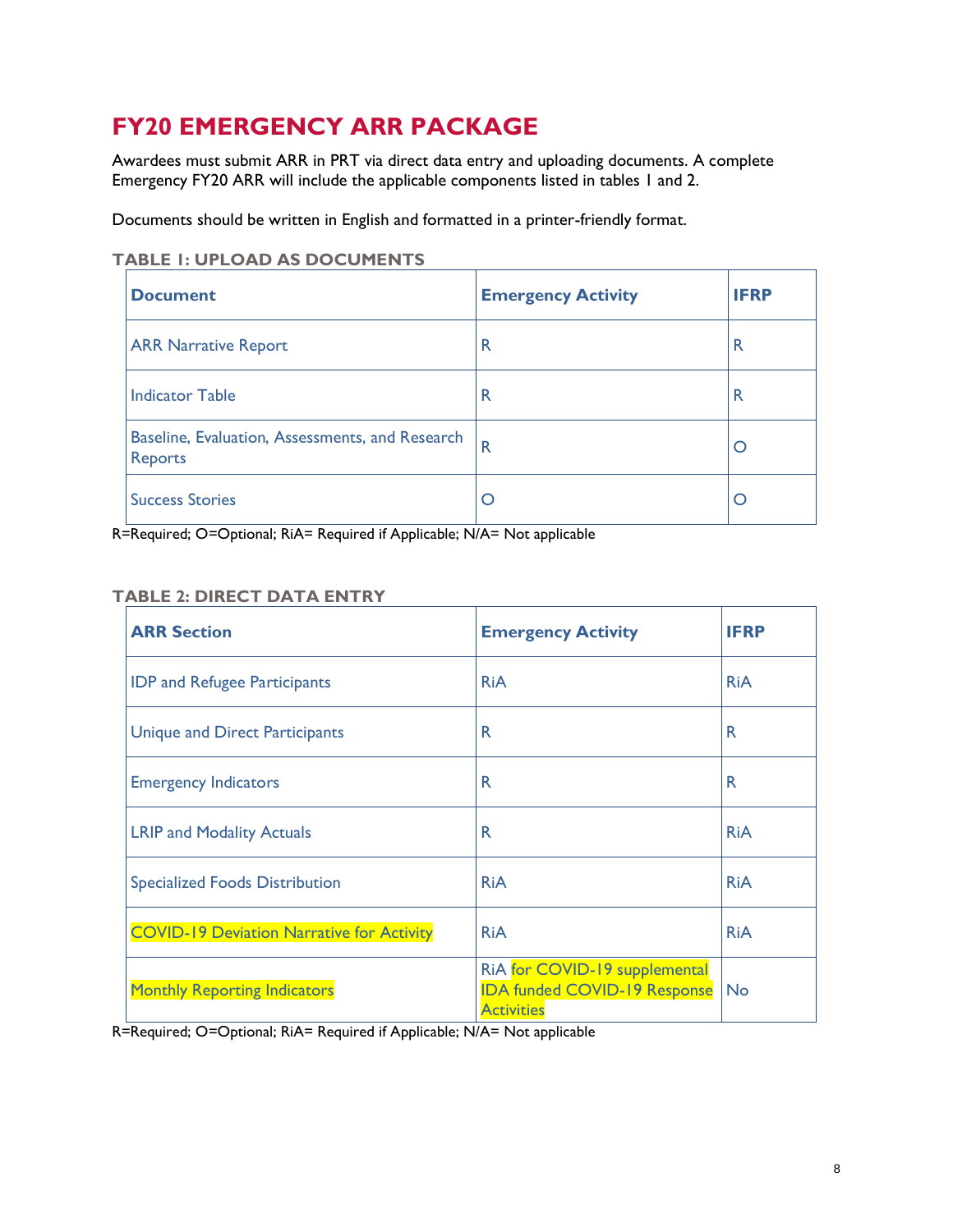## **ARR: DOCUMENTS TO UPLOAD**

### **A. ARR NARRATIVE REPORT**

The ARR narrative comprises the analysis of successes and challenges faced in activity implementation during the reporting FY, and their effect on the award's strategic objectives, purposes, and outputs etc. The narrative should include a reflection on lessons learned, and how that learning will inform current/future interventions, for example, revising targets. The cover page of the ARR narrative must include the following table:

### **TABLE 3: ARR NARRATIVE COVER PAGE**

| Reporting fiscal year                                                     | <b>FY 20XX</b> |
|---------------------------------------------------------------------------|----------------|
| Awardee name                                                              |                |
| Host/implementation country                                               |                |
| Award number                                                              |                |
| <b>Activity name</b>                                                      |                |
| <b>Activity start date</b>                                                |                |
| Activity end date                                                         |                |
| Submission date                                                           | (mm/dd/yyyy)   |
| List of ARR documents uploaded<br>in PRT                                  |                |
| Awardee HQ contact person<br>Name, Email, Phone, Office Address           |                |
| Awardee host country contact person<br>Name, Email, Phone, Office Address |                |

- 1. The ARR narrative should be no more than 23 pages in length, excluding cover page, list of acronyms, photos, and attachments.
- 2. ARR narrative should be prepared in Microsoft Word in 12-point, Gill Sans font with one-inch margins, left justification, and a footer on each page with the page number, date of submission, award number, and food security activity name.
- 3. Include an acronym list.
- 4. Avoid using jargon and technical terms specific to the award. The full audience of the report may not be familiar with the particular terms.
- 5. Spreadsheets should be prepared in Microsoft Excel in 10-point, Gills Sans font, with print areas set to 8.5 x 11-inch, letter-sized paper.

In the ARR Narrative, please provide a list of all partner uploaded documents in PRT, such as baseline report, evaluation report, and any other study report. Please also include the links if those documents were uploaded to the DEC and any data sets were uploaded to DDL.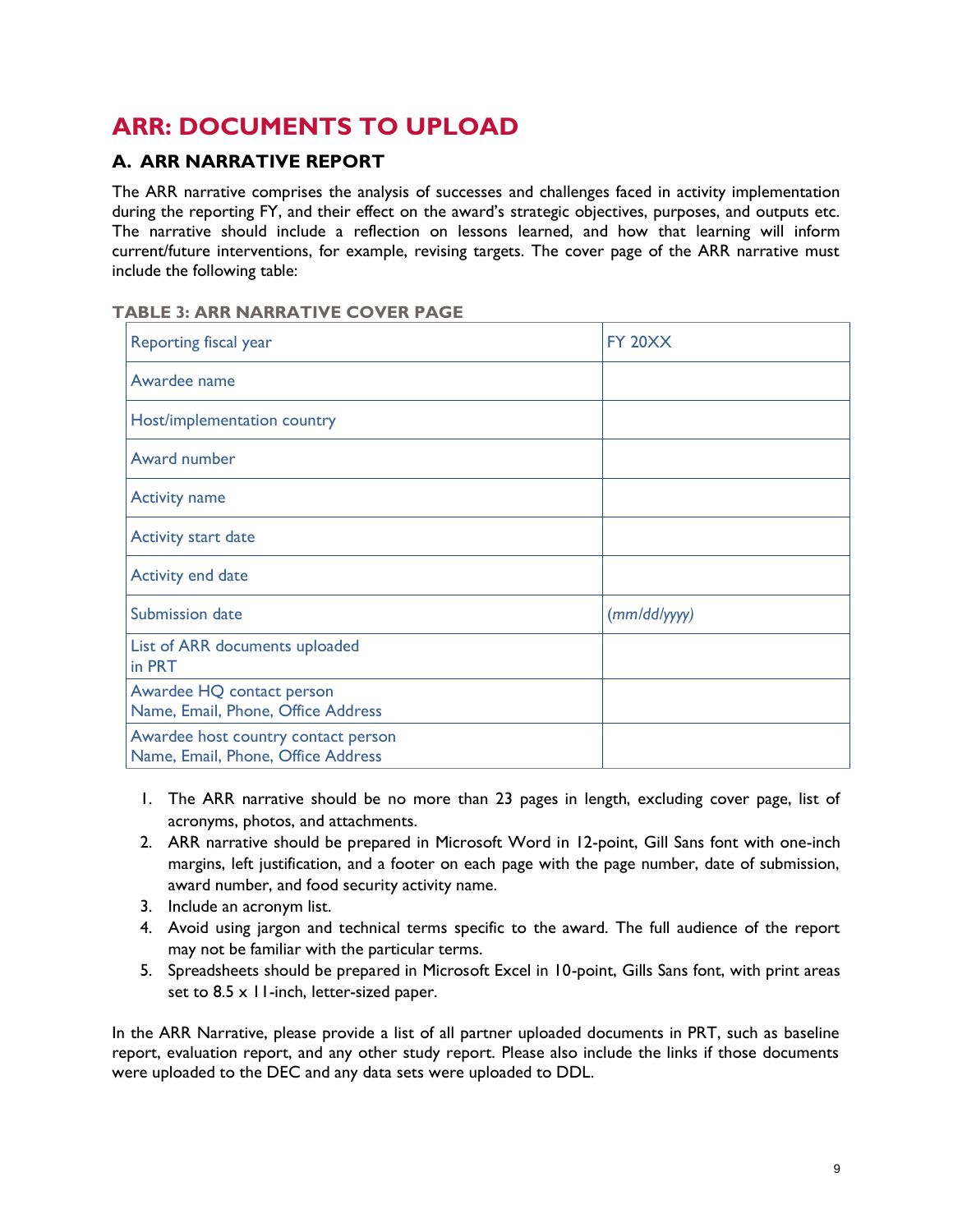### **ACTIVITY RESULTS**

Emergency awards should present the achieved results against targets for the reporting FY while addressing the following key areas:

### **AWARD SUMMARY**

Highlight the activity achievements, milestones and challenges for FY 2020. Note other complementary interventions implemented by other actors that may have contributed to the food security outcomes, as well as discuss how program participants adjusted/coped with the initial shock for which this program was designed, and any subsequent food security shocks encountered during the reporting period

### **OUTPUT REPORTING**

Reflect output achievements as planned versus actuals per month for each month under the life of the award in a table as illustrated below.

|                 | Number of participants reached per month |  |  |  |  |  | Annual total |  |  |                          |
|-----------------|------------------------------------------|--|--|--|--|--|--------------|--|--|--------------------------|
|                 |                                          |  |  |  |  |  |              |  |  | participants<br>(unique) |
| Female: Planned |                                          |  |  |  |  |  |              |  |  |                          |
| Female: Actual  |                                          |  |  |  |  |  |              |  |  |                          |
| Male: Planned   |                                          |  |  |  |  |  |              |  |  |                          |
| Male: Actual    |                                          |  |  |  |  |  |              |  |  |                          |

#### **TABLE 4: UNIQUE PARTICIPANTS COUNT**

### **OUTCOME AND PROCESS REPORTING**

Present quantitative and qualitative analyses of outcome and process indicators. This includes data from the baseline report, the endline report, feedback mechanism, sectoral assessment, and/or post distribution monitoring (PDM) report. This requirement is not applicable for IFRP awards.

### **MARKET, LOCAL REGIONAL AND INTERNATIONAL PROCUREMENT (LRIP), AND MODALITY ACTUALS**

Analyze and present the results from market assessments and monitoring (for both source and last mile markets). Analyze and present the data reported in the Local Regional and international procurement (LRIP) and Modality Actuals Table in the ARR. Some questions to consider are: what were the delivery challenges and how were they addressed? Were the transfers always on time? If not, why not? What was the extent of the delay? How did the delayed transfer affect the food security/welfare of the participating households? Did the transfer achieve intended objectives and intended benefits? For example, targeting women has an implicit objective, but experience shows that in many cases women do not get to decide or control the use of the transfer. Were there any problems redeeming vouchers, and what was the effect on the local market? In the case of local and/or regional procurement (LRP), how did it affect the market?

Analyze and present results from market assessments and monitoring (for both source and last mile markets). Discuss trends and potential programming impacts. If the reported prices change over time, comparisons should be made to any regular seasonal changes of prices. Unexpected market impacts or disincentives to local production should be explained in the ARR, along with course corrections made. This requirement is not applicable for IFRP awards.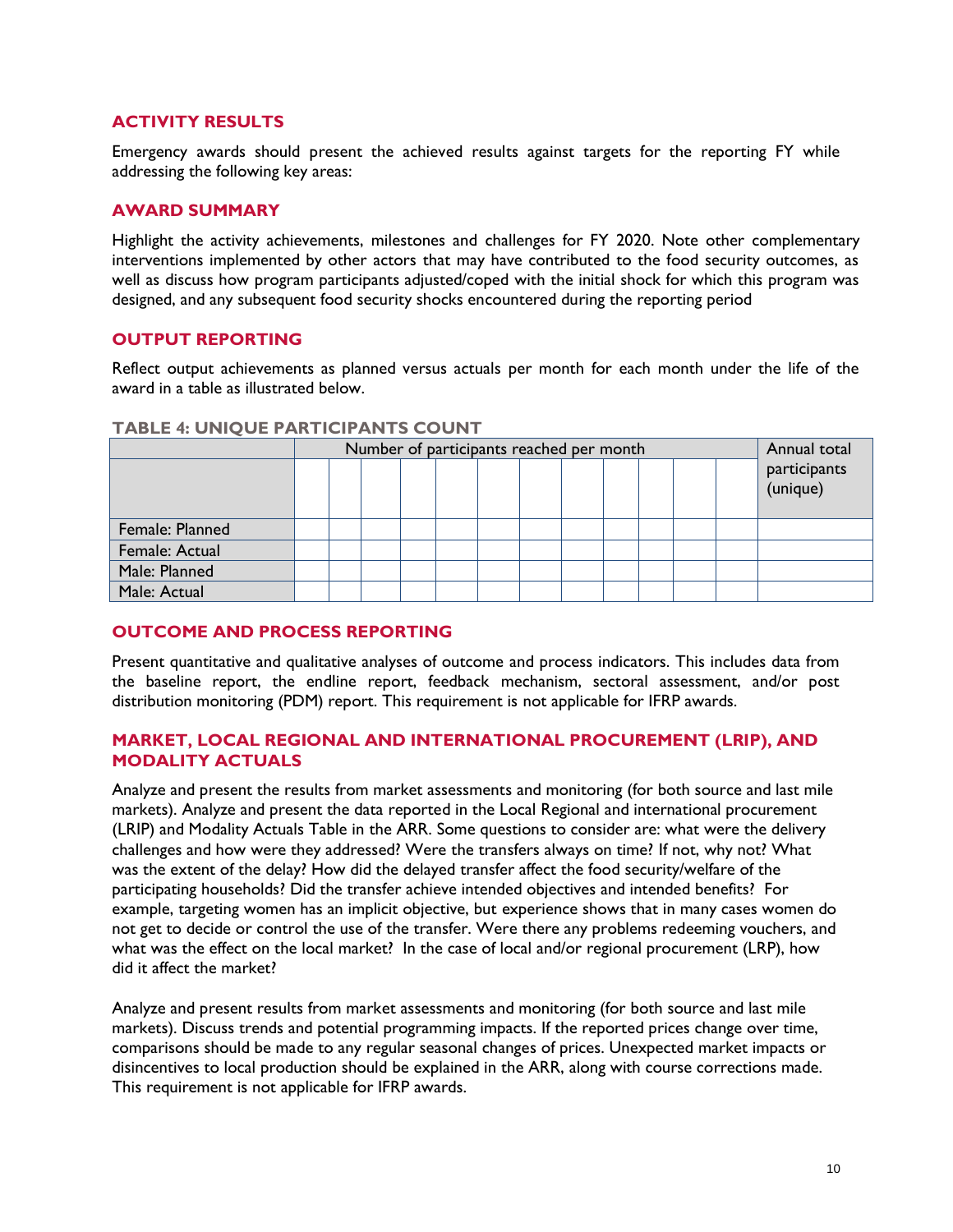### **CROSS-CUTTING ELEMENTS**

Describe how the award assessed and addressed gender, youth, social dynamics, protection, and conflict sensitive needs and issues. Consider transfer modalities and participant perception on the effects of transfers on different groups (e.g., sex, age, ethnicity); utilization of the transfers (both cash and vouchers); challenges encountered and the responses to address each of the challenges; and actions taken to protect the dignity, human rights, and safety of participants etc.

### **CHALLENGES, SUCCESSES, AND LESSONS LEARNED**

Present a brief summary of key challenges encountered, notable successes, and lessons learned during the FY. This section should focus on the following:

Challenges: Describe the obstacles, factors contributing to the obstacles, timing and means of identification, and steps taken (or in the process of being taken) to address those.

Successes: Describe the successes, factors contributing to the success, and how the program will build on or leverage the success for future activities.

Lessons learned: Describe the lessons learned such as realizing that literacy programs need to be incorporated because they are essential to creating and sustaining women's cooperatives, or such as how the activity became aware of additional gender or environmental gaps in its approach.

**Note:** It is important to share *how* the lesson(s) learned have been or will be applied to the project in the following year(s). BHA is also interested in learning of any plans to institutionalize the learning.

### **B. INDICATOR TABLE**

Awardees upload the output and outcome indicators table in PRT in FFP recommended format, refer to FFP's 2020 [APS.](https://www.usaid.gov/documents/fy-2020-international-emergency-food-assistance-annual-program-statement) The indicator table must include all R, RiA, and custom indicators. Please be sure to include indicators related to protection, environment, gender equality, and coverage of need as appropriate. Note: IFRP awards should submit an indicator list only.

- 1. Each indicator should have a life of award (LOA) target value and reporting FY actual values for ARR.
- 2. Each indicator should have actual values for baseline/endline (if applicable).
- 3. Each indicator should have the information on methods used for data collection. For example, Food Consumption Score (FCS) may be measured by a participant-based baseline survey at baseline and endline, and through Post Distribution. Monitoring (PDM). Be as specific as possible and avoid generic terms like "project records". This description should provide enough information so that a reviewer would know where to look in the M&E Plan for a more detailed description of the methods that will be used.
- 4. For older emergency programs that don't have the current indicator table template, please use separate documents for sharing the indicator data sources.

### **C. BASELINE, EVALUATION, ASSESSMENTS, AND RESEARCH REPORTS**

As part of the ARR, awardees must submit the baseline report/final evaluation (if applicable), final comprehensive activity report with all annexes, and any assessment, study, or research conducted by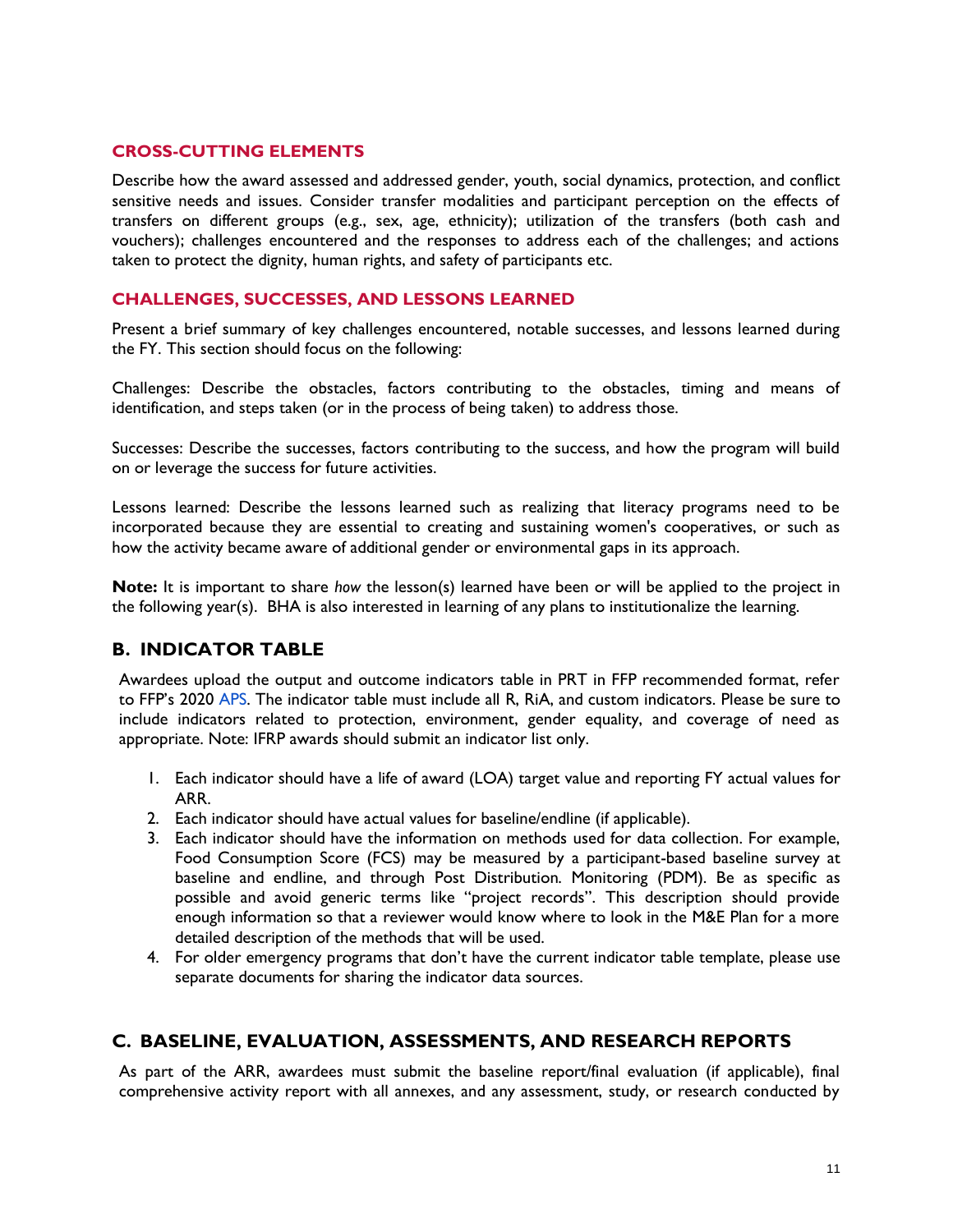the awardee or commissioned by the awardee to a third-party firm during the reporting FY. If the reports are not finalized and approved by BHA at the time of ARR submission, awardees should note in the ARR narrative that these activities were conducted during the FY and, at a later date, request to modify the ARR and upload them. Optional for IFRP awards.

### **D. SUCCESS STORIES**

As per USG guidance, success stories are optional; however, they are very valuable in telling BHA's story. Awardees are encouraged to provide this input for public diplomacy and outreach purposes. Please follow the guidance for success stories in Annex D.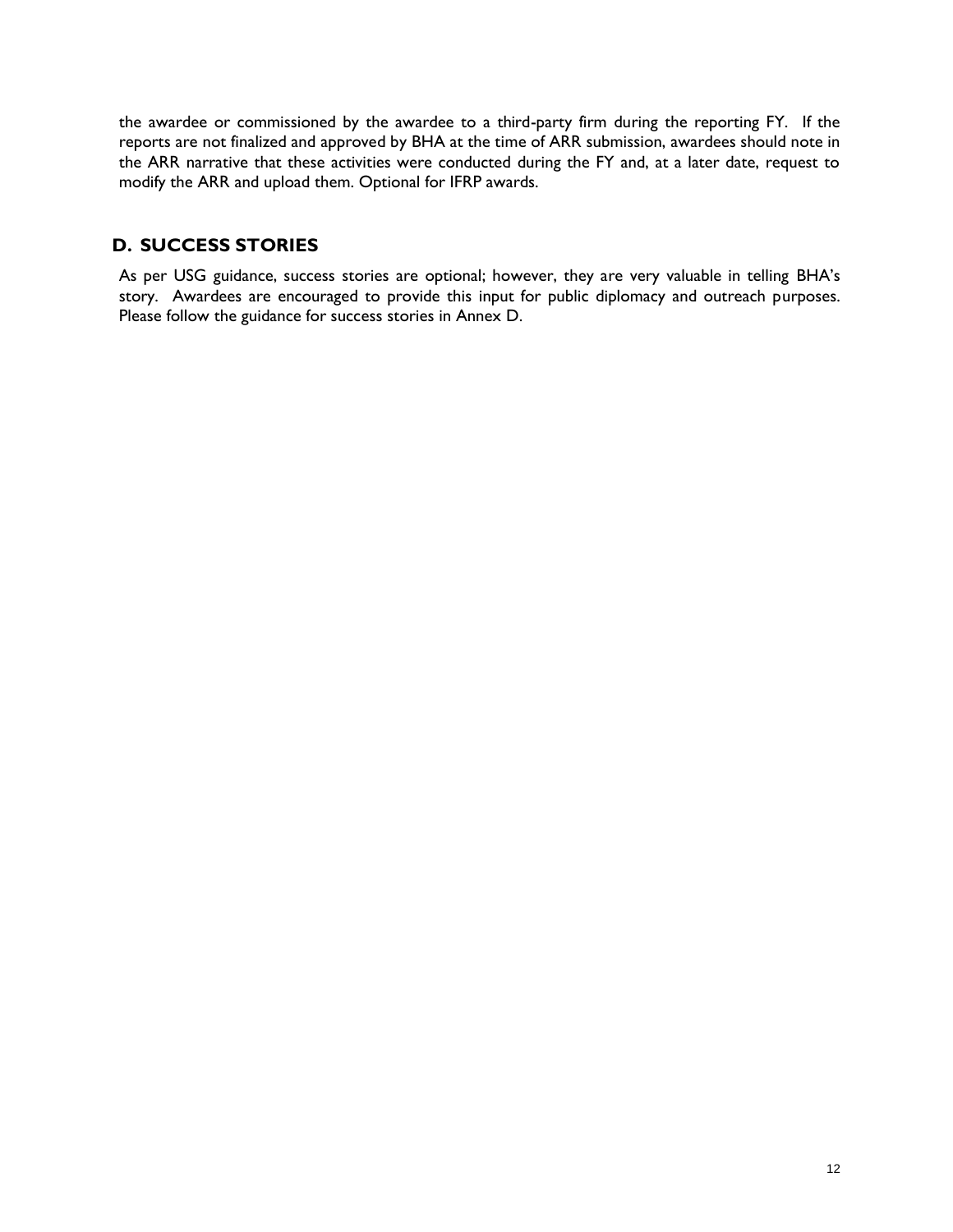## <span id="page-13-0"></span>**ARR - DIRECT DATA ENTRY**

### **PARTNER REPORTING TOOL (PRT)**

For the FY20 ARR, all awardees must use PRT [\(https://arr-prt.net/\)](https://arr-prt.net/). BHA authorizes and creates users accounts in PRT for each awardee organization. Please note that each organization will receive only one set of PRT login id and password.

|  |  | <b>TABLE 5: PRT LOGISTICS</b> |
|--|--|-------------------------------|
|  |  |                               |

| <b>PRT</b> website                                                                     | https://arr-prt.net/                                                                                                                                                                                                                                                                                                                                                              |
|----------------------------------------------------------------------------------------|-----------------------------------------------------------------------------------------------------------------------------------------------------------------------------------------------------------------------------------------------------------------------------------------------------------------------------------------------------------------------------------|
| <b>Partner login credentials</b>                                                       | Each awardee will have only one set of user id and password. BHA<br>will create user accounts for each awardee organization.                                                                                                                                                                                                                                                      |
| <b>Forgot password</b>                                                                 | Awardees can use Forgot password link at the bottom of PRT<br>webpage to receive password reset link. Please note the password<br>reset link will be sent to the email id used to create the user<br>account in question.                                                                                                                                                         |
| <b>Contact BHA</b><br>For technical or process<br>difficulties in using PRT<br>website | Awardees can use the <i>Contact us</i> link at the bottom of the PRT<br>webpage for asking questions. Please note that this link should only<br>be used for questions related to the PRT website and not for the<br>ARR requirements for an award.<br>For questions on ARR requirements for an award, awardees should<br>contact the respective BHA AOR and consult FFP 2020 APS. |
| <b>ARR</b> approval status<br><b>ARR Status: Open</b>                                  | ARR public status on for each award will reflect the current public<br>ARR Status: Open/ Under review/ Rejected/ Accepted by BHA.                                                                                                                                                                                                                                                 |

### **PRT HOME PAGE**

Immediately after the PRT login, a Home Page will present the list of all BHA funded activities/awards. BHA reviewers can see all awards but awardees can only see their own. For example, ABC organization cannot see activities implemented by other awardees and vice versa. On this page, the user should identify the award for ARR and click on *'Go to report'*. This action will direct the user to the ARR Base Page.

**FIGURE1: PRT HOME PAGE**

| <b>Award Number</b> | <b>Activity Name</b> | <b>Activity Type</b> | Country                                        | <b>ARR</b>      |
|---------------------|----------------------|----------------------|------------------------------------------------|-----------------|
|                     |                      | Non-<br>Emergency    | Burundi                                        | Go to<br>Report |
|                     |                      | Non-<br>Emergency    | Democratic Republic of the Congo<br>(Kinshasa) | Go to<br>Report |
| AIRCRAFT COORD      | <b>CONTRACTOR</b>    | Emergency            | Democratic Republic of the Congo<br>(Kinshasa) | Go to<br>Report |

### **ARR BASE PAGE**

The ARR base page contains all applicable sections for the ARR. Awardees can concurrently enter and save data in different ARR sections. Awardees do not need to complete all data fields to save an ARR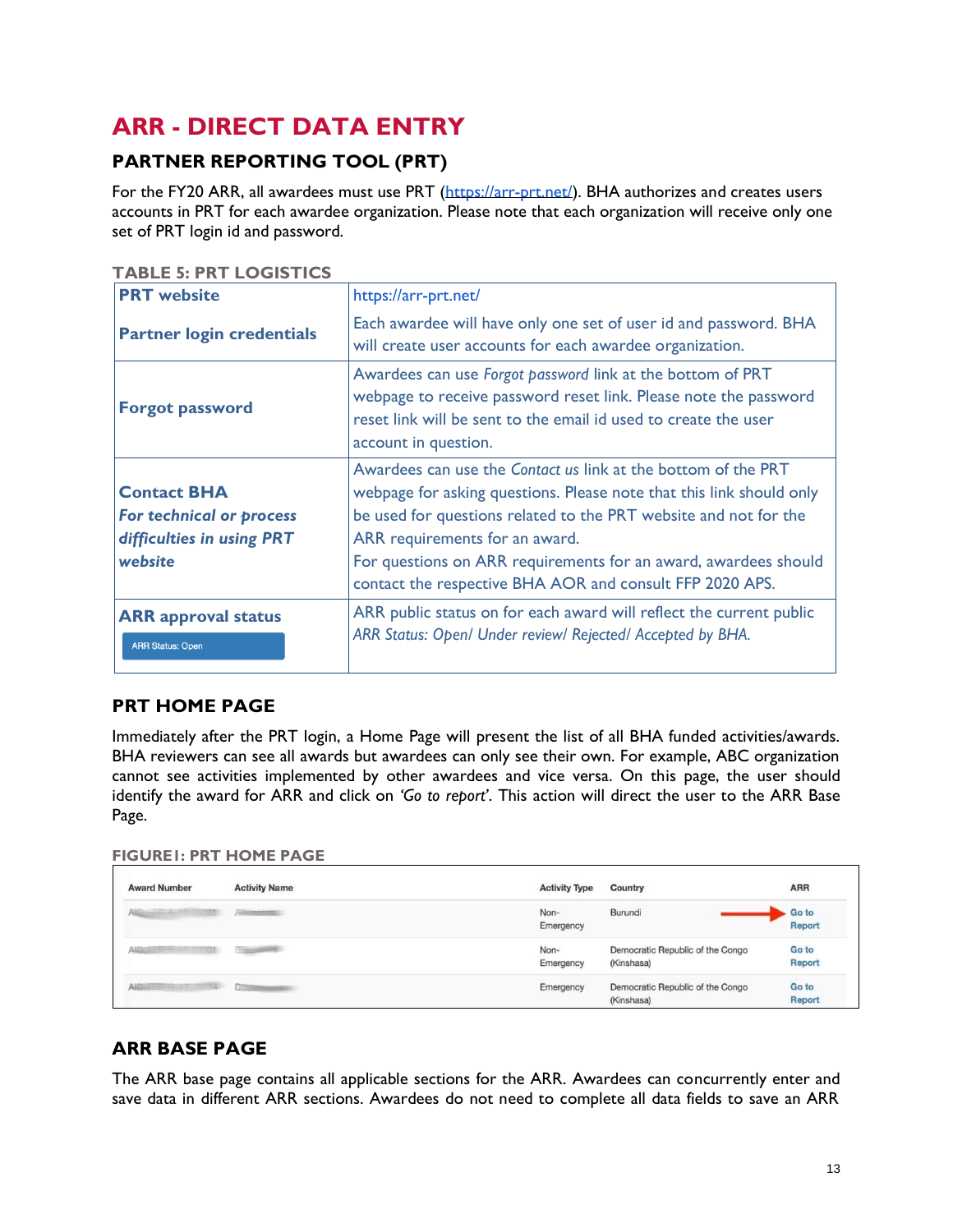section. They can come back and edit any ARR section several times, before submitting the completed ARR to BHA. The base page has a hub and spoke design for easy navigation. PRT users need to click on Back to Annual Results Report link situated on top left to get back to the ARR base page. Alternatively, PRT automatically brings users back to the ARR base page after saving the data in a section.



A side panel appears for each ARR. The panel continually monitors and shows the ARR progress as well current approval status.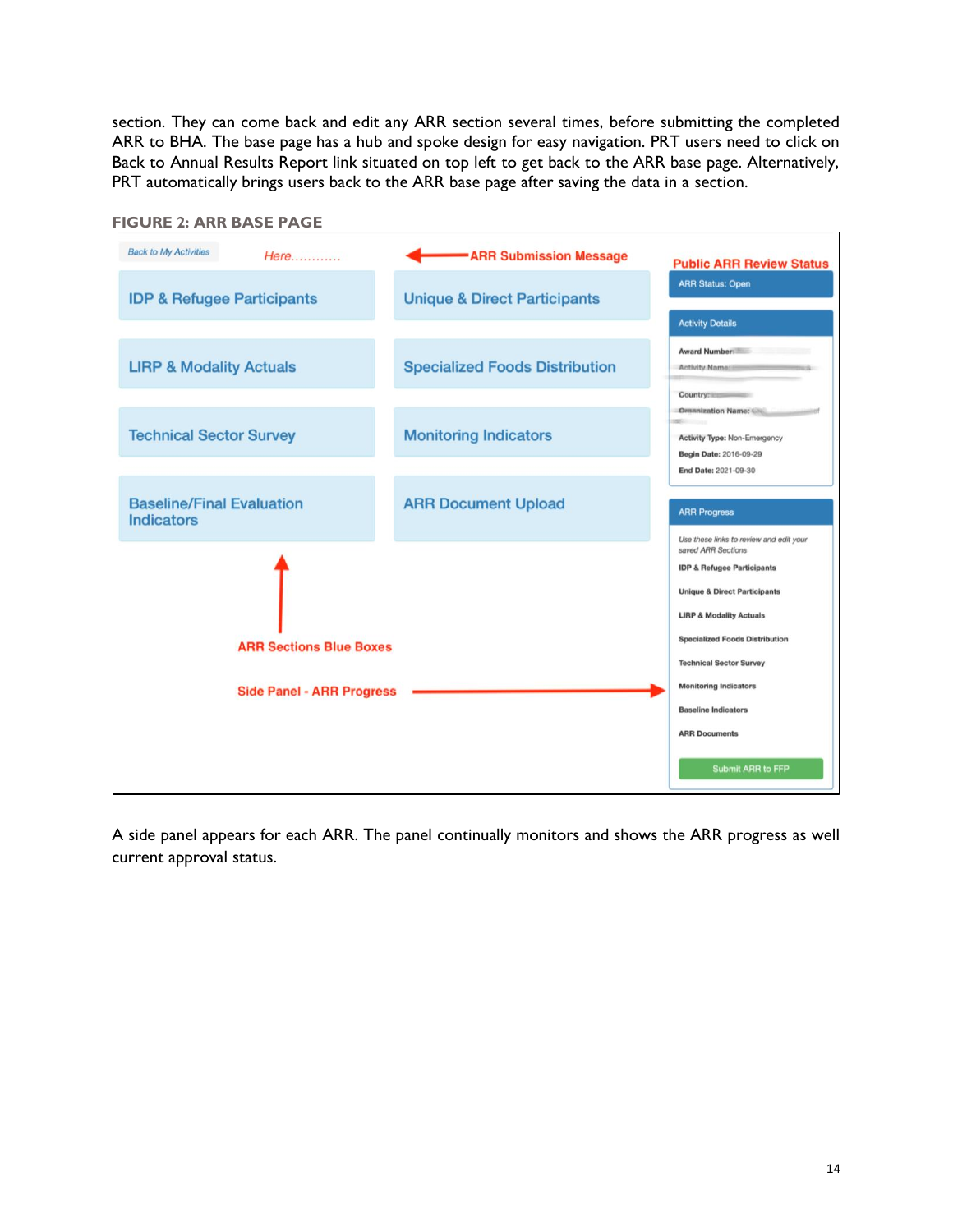#### **SIDE PANEL: STATUS**

The ARR approval status for each ARR is visible to all users. This status is displayed at the top of the side panel and can only be changed by a BHA reviewer. The default ARR status for all awards is *Open. PRT users can see the status anytime they open an ARR.*

### **SIDE PANEL: ARR PROGRESS**

As soon as an ARR section is saved, a *View/Edit Section* link will appear for that section on the side panel. The side panel will turn into a summarized version of ARR highlighting all completed/edited sections. Realistically, awardees complete a given ARR over a few days. PRT users can see the data entry progress in the side panel without visiting each ARR section.

| <b>ARR Progress</b>                                           |
|---------------------------------------------------------------|
| Use these links to review and edit your<br>saved ARR Sections |
| IDP & Refugee Participants<br>REJECTED                        |
| View/Edit Section <sup>9</sup>                                |
| <b>Unique &amp; Direct Participants</b>                       |
| View/Edit Section <sup>9</sup>                                |
| <b>LIRP &amp; Modality Actuals</b>                            |
| <b>Specialized Foods Distribution</b>                         |
| View/Edit Section                                             |
| <b>Technical Sector Survey ACCEPTED</b>                       |

Please note all ARR sections can be edited and saved from the ARR Base Page blue boxes ONLY for the FIRST TIME. Any subsequent edits or review by all users MUST be made by clicking on the *View/Edit Section* links in the side panel otherwise the tool will not allow users to hit the *save* button. After BHA reviews an ARR, the side panel will show the accepted and rejected signs on the side panel next to the *View/Edit Section* links for each reviewed ARR section.

### **SUBMITTING THE COMPLETED ARR**

To submit the completed ARRs, awardees should hit the *Submit ARR to BHA* button on the side panel. Awardees can use the same button to resubmit an ARR that was previously rejected by BHA. Please note that a submission message will pop up on the award's ARR Base Page as soon as an ARR is submitted or resubmitted. The message will show the award number and date/time of the submission.

| <b>FIGURE 4: ARR SUBMISSION MESSAGE</b> |  |  |
|-----------------------------------------|--|--|
|-----------------------------------------|--|--|

| Activity AID_FFP_A_15_00001 was submitted for FFP Review on Wednesday, September 25, 2019 - 09:16 |                                         |                                                                                                                                                |  |  |
|---------------------------------------------------------------------------------------------------|-----------------------------------------|------------------------------------------------------------------------------------------------------------------------------------------------|--|--|
| <b>IDP &amp; Refugee Participants</b>                                                             | <b>Unique &amp; Direct Participants</b> | <b>ARR Status: Open</b>                                                                                                                        |  |  |
|                                                                                                   |                                         | <b>Activity Details</b>                                                                                                                        |  |  |
| <b>LIRP &amp; Modality Actuals</b>                                                                | <b>Specialized Foods Distribution</b>   | Award Number: AID FFP A 15 00001<br><b>Activity Name: Amashiga</b><br><b>Country: Burundi</b><br><b>Organization Name: CRS_Catholic Relief</b> |  |  |
| <b>Technical Sector Survey</b>                                                                    | <b>Monitoring Indicators</b>            | Services<br><b>Activity Type: Non-Emergency</b><br><b>Begin Date: 2014-08-01</b><br>End Date: 2019-07-31                                       |  |  |
| <b>Baseline/Final Evaluation</b><br><b>Indicators</b>                                             | <b>ARR Document Upload</b>              | <b>ARR Progress</b><br>Use these links to review and edit your<br>saved ARR Sections                                                           |  |  |

### **DOCUMENT UPLOAD**

The document upload section allows users to upload required and optional documents, one file at a time. Partners must clearly name the documents before uploading and not use generic names like *Doc1,*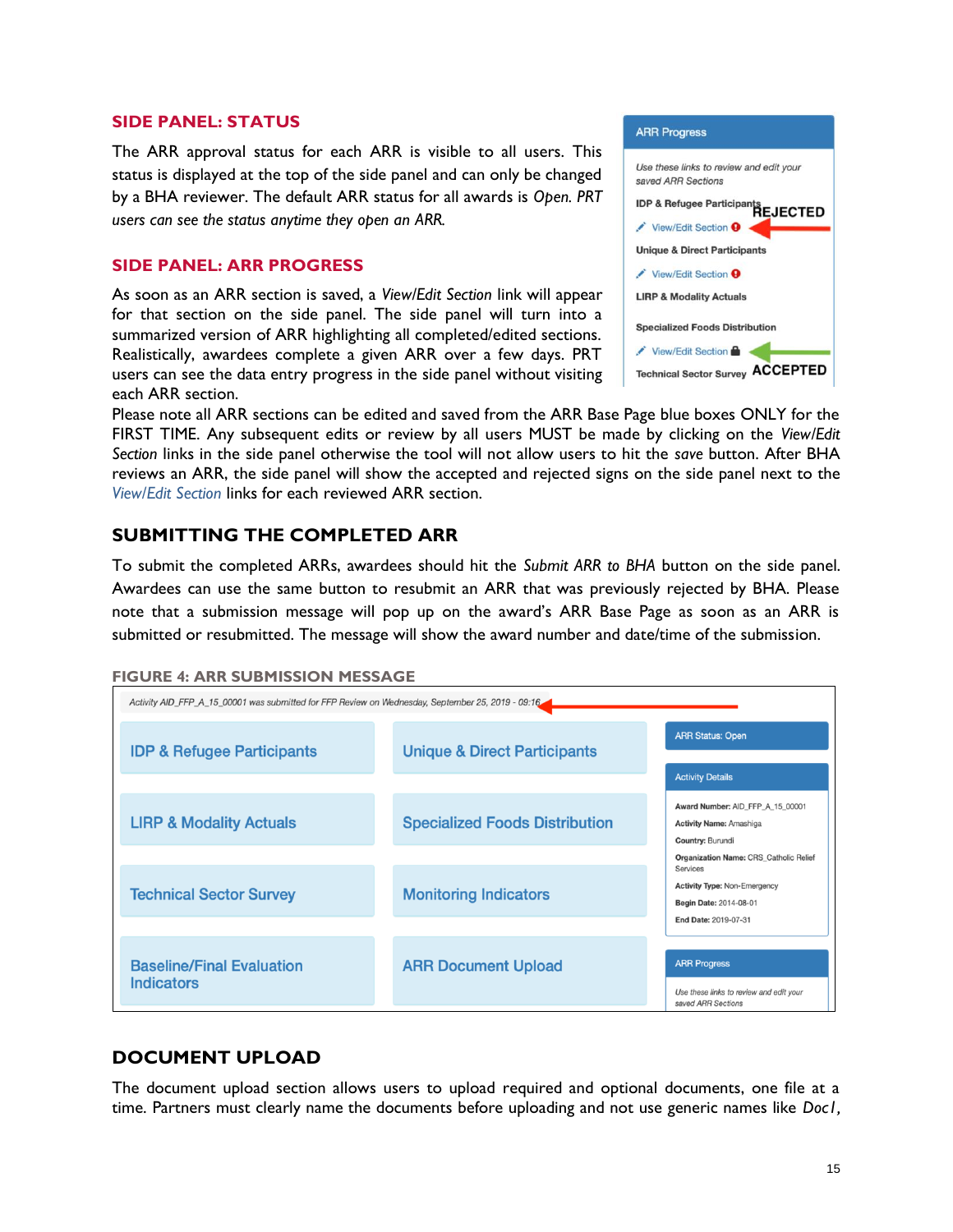*Doc2 etc*. Additionally correctly tag each document with the PRT provided dropdown options like Narrative report, IPTT, Baseline report etc. Any single document must not exceed 10 MB in size, and must be in one of the following formats:

| <b>PDF Documents</b> | .pdf           |
|----------------------|----------------|
| MS Word Documents    | .doc and .docx |
| MS Excel Documents   | xls and xlsx.  |

### **TABLE 6: TYPE OF DOCUMENTS TO UPLOAD IN PRT**

### **IDP AND REFUGEE PARTICIPANTS**

Awardees must report the count of unique refugees and IDPs who received support from the activity. Please note that both planned and actual numbers should be for the reporting **FY as well as the LoA.**

### **EMERGENCY INDICATORS**

In addition to uploading the indicators table document, awardees must directly enter the data for FFP standard R and RiA emergency monitoring indicators, i.e. E1 to E9.

### **OUTPUT INDICATORS**

- E1- Number of individuals participating in USG food security programs. The disaggregates for this indicator have been updated to **Sex**: Female, Male and **Age**: 0-23 months, 24-49 months, 5-17.9 years, 18 to 49.9 years, and Above 50 years.
- E5 Number of children under five (0-59 months) reached with nutrition-specific interventions through USG-supported programs
- E6 Number of pregnant women reached with nutrition-specific interventions through USGsupported programs
- E7 Number of children under two (0-23 months) reached with community-level nutrition interventions through USG-supported programs
- E8 Number of individuals receiving nutrition-related professional training through USGsupported programs

The target values for output indicators should be for the life of award (LoA) but the actual values only for the reporting FY. This is because an award's start and end dates may not coincide with a FY. Awardees are required to provide a deviation narrative in the comment box if the actual value is +/- 10 percentage points of the target value, explaining the cause of the deviation.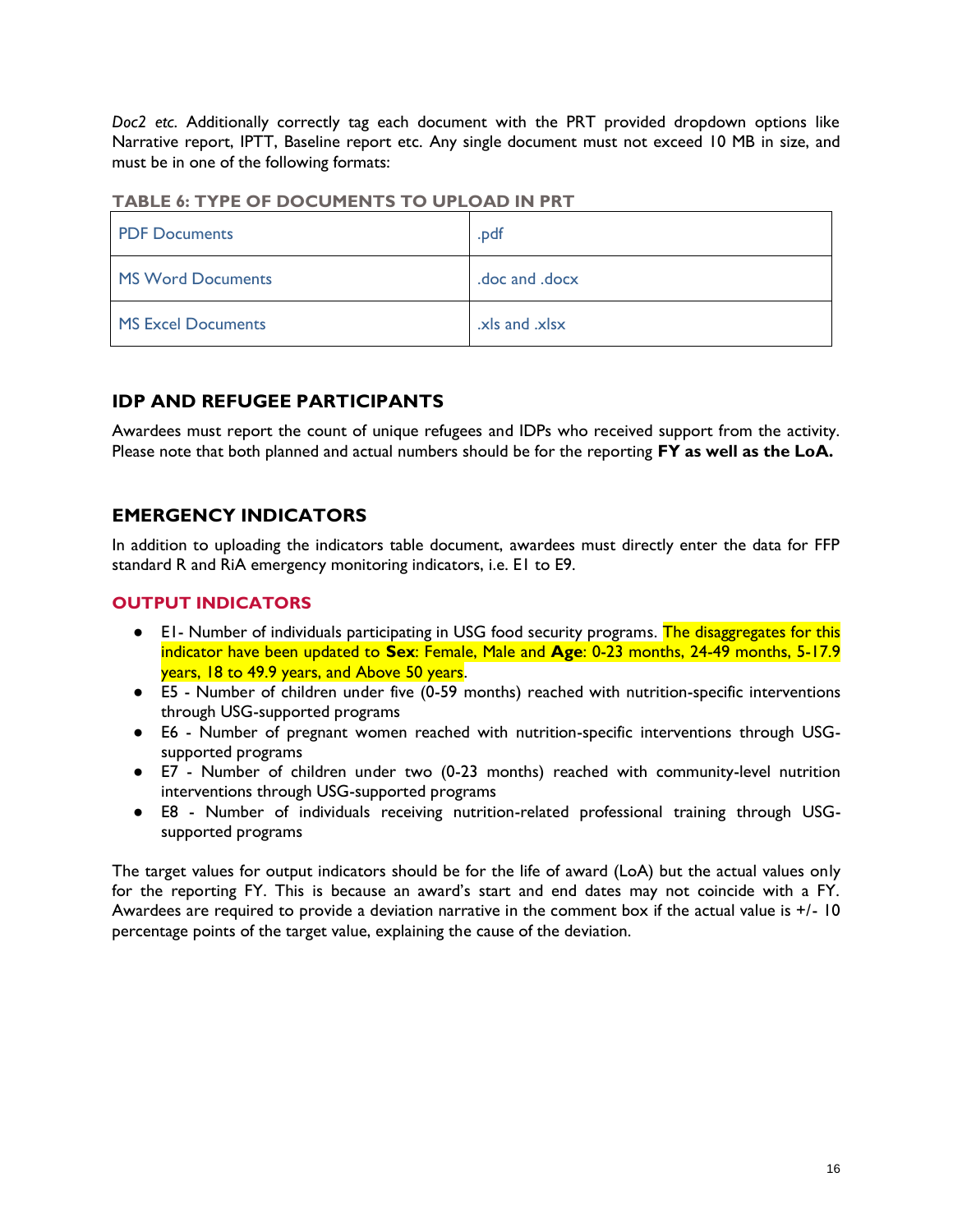### **OUTCOME INDICATORS**

- E2 Percentage of households with poor, borderline, and adequate Food Consumption Score (FCS) (RiA)
- E3 Reduced Coping Strategies Index (rCSI)
- E4 Prevalence of households with moderate or severe hunger (Household Hunger Scale, HHS)
- E9 Prevalence of global acute malnutrition (GAM)

For outcome indicators, awardees can report estimates from the data collected during baseline, endline, and/or up to 2 rounds of routine monitoring (such as PDM and outcome monitoring surveys). Awardees should provide details on data source and survey design etc. in the *comments* column (last column). The description should provide enough information so that a reviewer can easily understand the methods used for survey design, data collection, and analysis. Be as specific as possible and avoid generic terms like "project records". The disaggregated estimates for all outcome indicators are optional.

#### **FIGURE5: EMERGENCY OUTCOME INDICATORS TEMPLATE**

EFSP 2: Percentage of households with poor, borderline, and adequate Food **Consumption Score (FCS) (RiA)** 

| Comments |
|----------|
|          |
|          |
|          |
|          |
|          |

### **BASELINE/ENDLINE**

Please consult your award documents, FFP 2020 APS, and your respective AOR/COR to decide if your activity needs to report on baseline and endline data.

### **FIRST COLUMN: MONITORING ROUND 1 AND 2**

Recognizing the contextual complexities and variety of implementation strategies in emergencies, awardees can report on a maximum of two routine monitoring rounds for outcome indicators. The monitoring data can be collected via PDMs or outcome monitoring surveys. BHA expects partners to conduct outcome monitoring every 5 to 6 months during the response. BHA recommends to not have a gap of more than 6 months between the two **monitoring** rounds.

For PDMs: A partner might conduct several rounds of PDMs during an emergency response. BHA does not expect the partner to report estimates from each PDM round or cumulatively from all PDMs. Please report using data only from the latest round of PDM conducted right before the reporting date.

### **UNIQUE AND DIRECT PARTICIPANTS**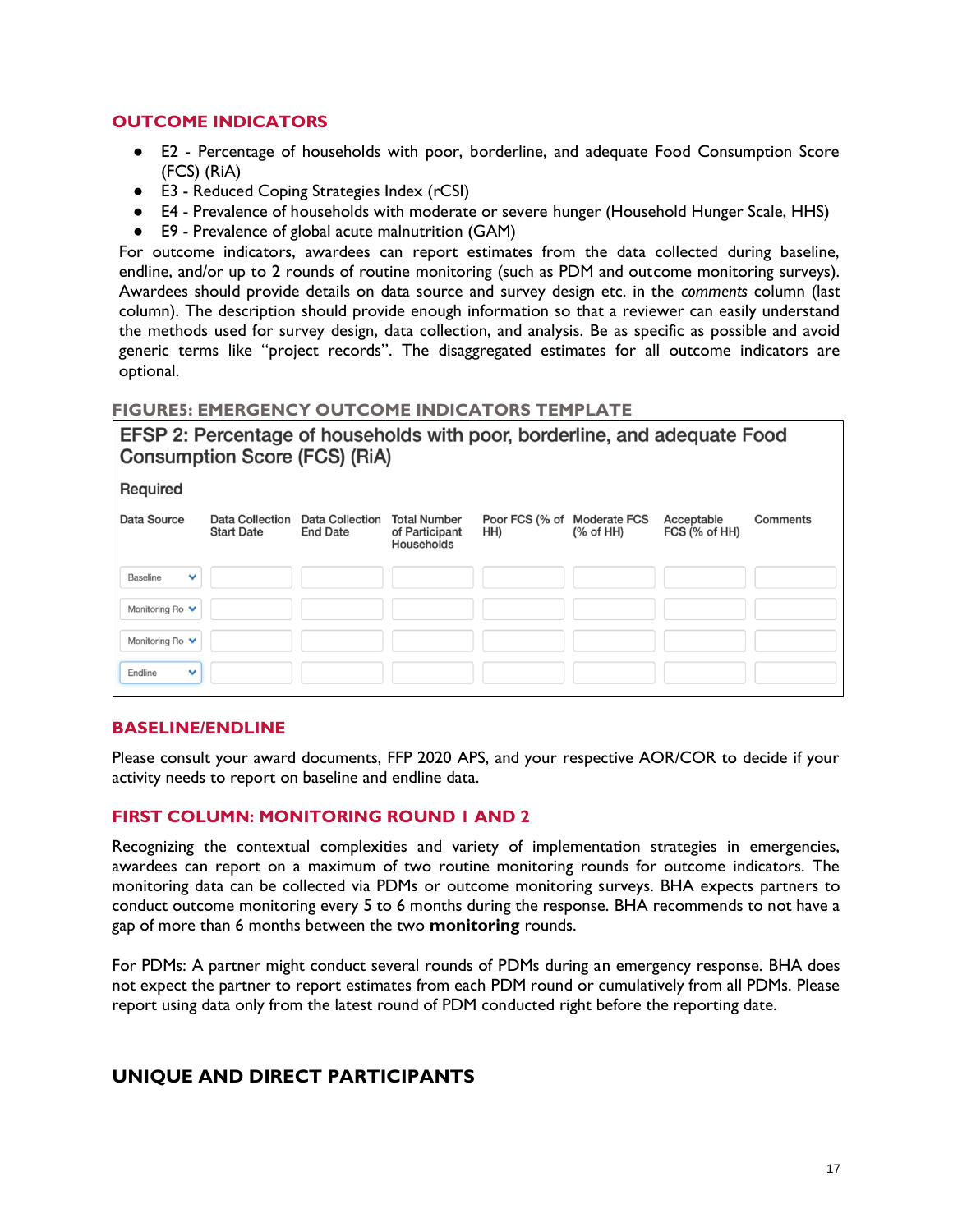Awardees must report the count of unique activity participants disaggregated both by the sex and age categories. Please note that both the planned and actual values should be for the reporting FY, not the life of award (LoA). Awardees must provide deviation narrative in the comment box if the reporting FY actual value is +/- 10% of the target value, explaining the causes for deviation.

In addition to the participant count, awardees should report on implementation geography, at admin I (state/region) and admin 2 (district) levels. PRT reporting template allows reporting a maximum of 5 states/regions and 7 districts in each state/region.

### **SPECIALIZED FOODS DISTRIBUTION**

Awardees must report on the following table if their award distributed specialized food products. The table contains a fixed set of BHA recommended food items that can be chosen using a dropdown list. PRT allows a maximum of 5 food items for each ARR. Awardees can choose the same food item more than once if the purpose of aid was different *(general food distribution/prevention/treatment)*

Please see the definitions of each column name:

| Specialized Food Item       | Select the food item from the drop-down list.                                                            |
|-----------------------------|----------------------------------------------------------------------------------------------------------|
| Purpose of Aid              | Select whether the food item was distributed for general food<br>distribution, prevention, or treatment. |
| Males Reached               | Count of male participants reached for the given combination:<br>food item + purpose of aid.             |
| <b>Females Reached</b>      | Count of female participants reached for the given combination:<br>food item + purpose of aid.           |
| <b>Quantity Procured</b>    | Provide the quantity in Metric Tons (MT).                                                                |
| <b>Quantity Distributed</b> | Provide the quantity in Metric Tons (MT).                                                                |

**TABLE 7: SPECIALIZED FOOD COMMODITY DATA DEFINITIONS**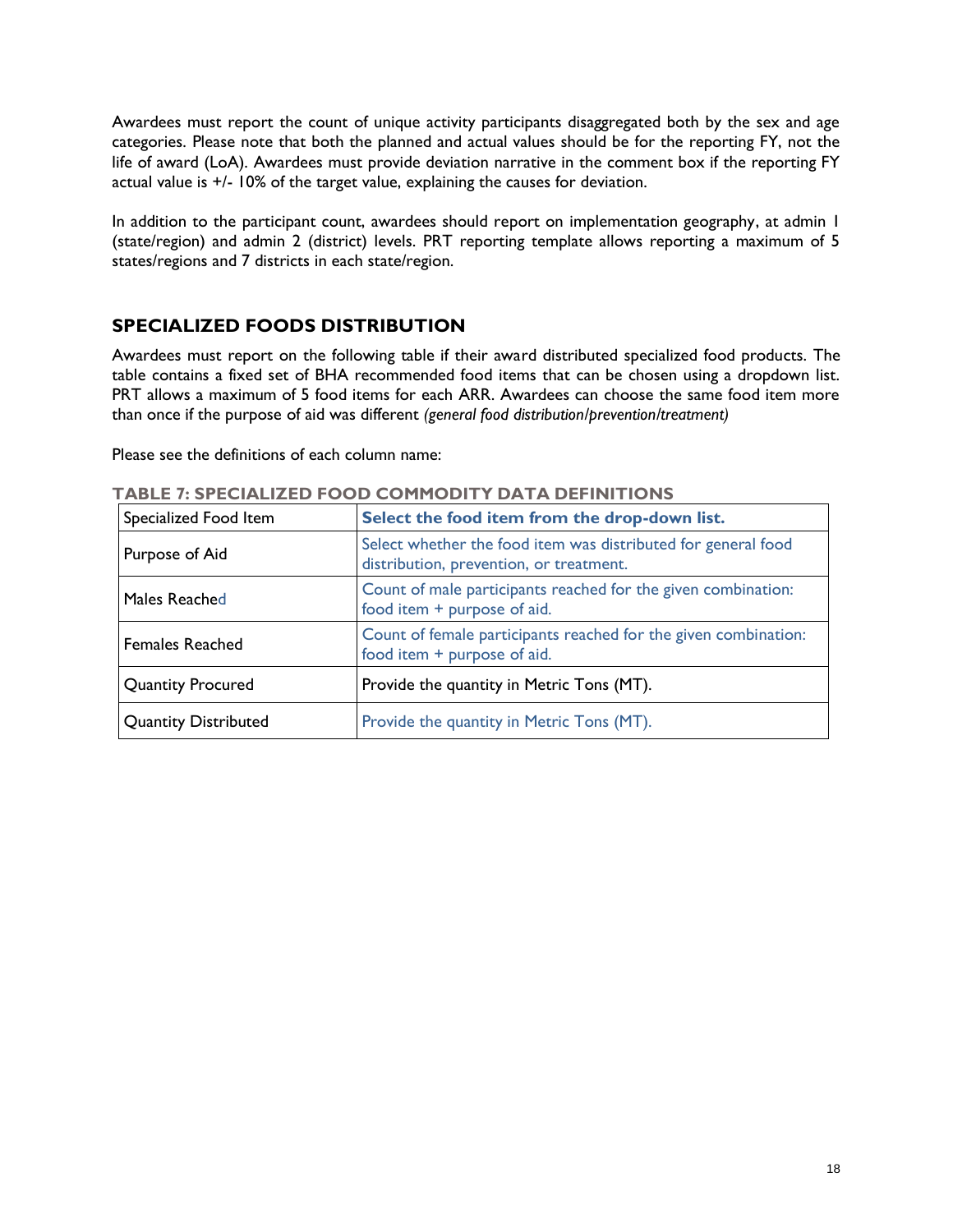### **LRIP AND MODALITY ACTUALS**

LRIP stands for local, international, and regional procurement. The following table explains BHA's definition for each term:

| Local         | commodities procured in the same country in which they are<br>distributed.   |
|---------------|------------------------------------------------------------------------------|
| Regional      | commodities procured on the same continent as where they are<br>distributed. |
| International | commodities procured on a different continent than where<br>distributed.     |

#### **TABLE 8: LIR PROCUREMENT DEFINITIONS**

Awardees must complete the LRIP and Modality Actuals section, in PRT if the activity has distributed food via in-kind, cash, and/or voucher modalities. There are four tables in this section: commodity procurement table, commodity delivery table, report on in-kind modality, and report on cash/voucher modality.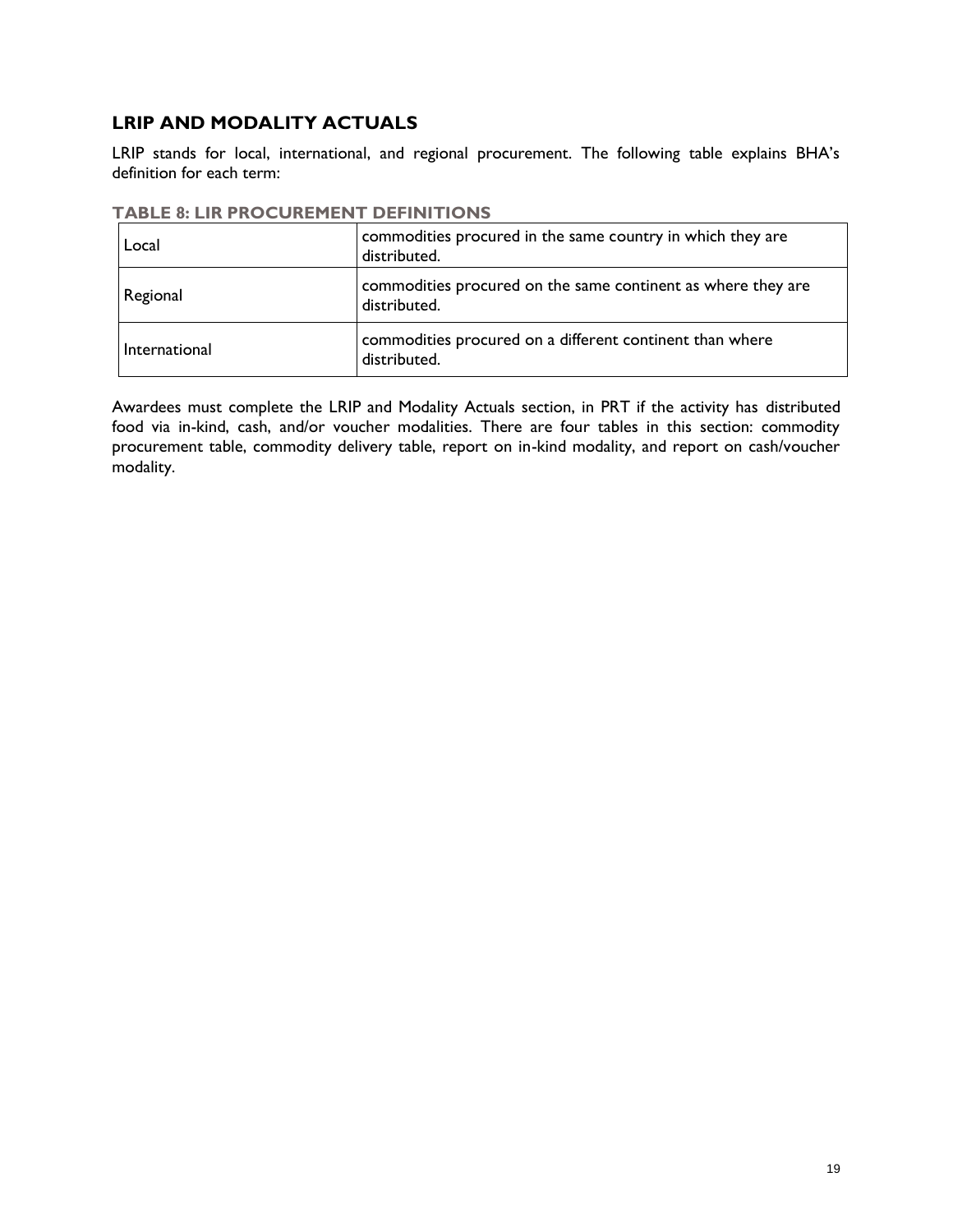### **COMMODITY PROCUREMENT TABLE**

Awardees should use the following table for reporting on the in-kind food commodities procurement. The table allows reporting on up to 10 commodities for each ARR. Awardees can use separate rows for the same commodity if purchased from multiple geographies (local, regional, international).

Please see the definitions of each column name:

| <b>Commodity</b>          | Allows partner to write any commodity name.                                                                                                                                                                                                                                                                                                                                                                                                                                                                                                                          |
|---------------------------|----------------------------------------------------------------------------------------------------------------------------------------------------------------------------------------------------------------------------------------------------------------------------------------------------------------------------------------------------------------------------------------------------------------------------------------------------------------------------------------------------------------------------------------------------------------------|
| Procurement type:         | Choose the type of procurement from the drop-down list.                                                                                                                                                                                                                                                                                                                                                                                                                                                                                                              |
| <b>Quantity procured:</b> | Provide the quantity in Metric Tons (MT).                                                                                                                                                                                                                                                                                                                                                                                                                                                                                                                            |
| Procurement value:        | Provide the procurement cost in US\$.                                                                                                                                                                                                                                                                                                                                                                                                                                                                                                                                |
| Transport cost:           | Provide the total cost of shipping and any inland transportation.                                                                                                                                                                                                                                                                                                                                                                                                                                                                                                    |
| Total cost per MT:        | Procurement + Transport cost per MT.                                                                                                                                                                                                                                                                                                                                                                                                                                                                                                                                 |
| Purchase date:            | The date on which the commodity was purchased, or a contract<br>was put in place for purchase in the case of one purchase with<br>multiple deliveries.                                                                                                                                                                                                                                                                                                                                                                                                               |
| Source country:           | The country from which a commodity is shipped to the<br>cooperating/recipient country or the cooperating/recipient country<br>itself if the commodity is located therein at the time of the<br>purchase, irrespective of the place of manufacture or production,<br>unless it is a prohibited source country. Where, however, a<br>commodity is shipped from a free port or bonded warehouse in the<br>form in which received therein, "source" means the country from<br>which the commodity was shipped to the free port or bonded<br>warehouse. (22 CFR § 228.01) |
| Origin country:           | The country where a commodity is mined, grown, or produced. A<br>commodity is produced when, through manufacturing, processing,<br>or substantial and major assembling of components, a commercially<br>recognized new commodity results that is significantly different in<br>basic characteristics or in purpose of utility from its components.                                                                                                                                                                                                                   |
| Price per MT:             | 2 weeks prior to purchase.                                                                                                                                                                                                                                                                                                                                                                                                                                                                                                                                           |
| Price per MT:             | 2 weeks after purchase.                                                                                                                                                                                                                                                                                                                                                                                                                                                                                                                                              |

**TABLE 9: COMMODITY PROCUREMENT DATA DEFINITIONS**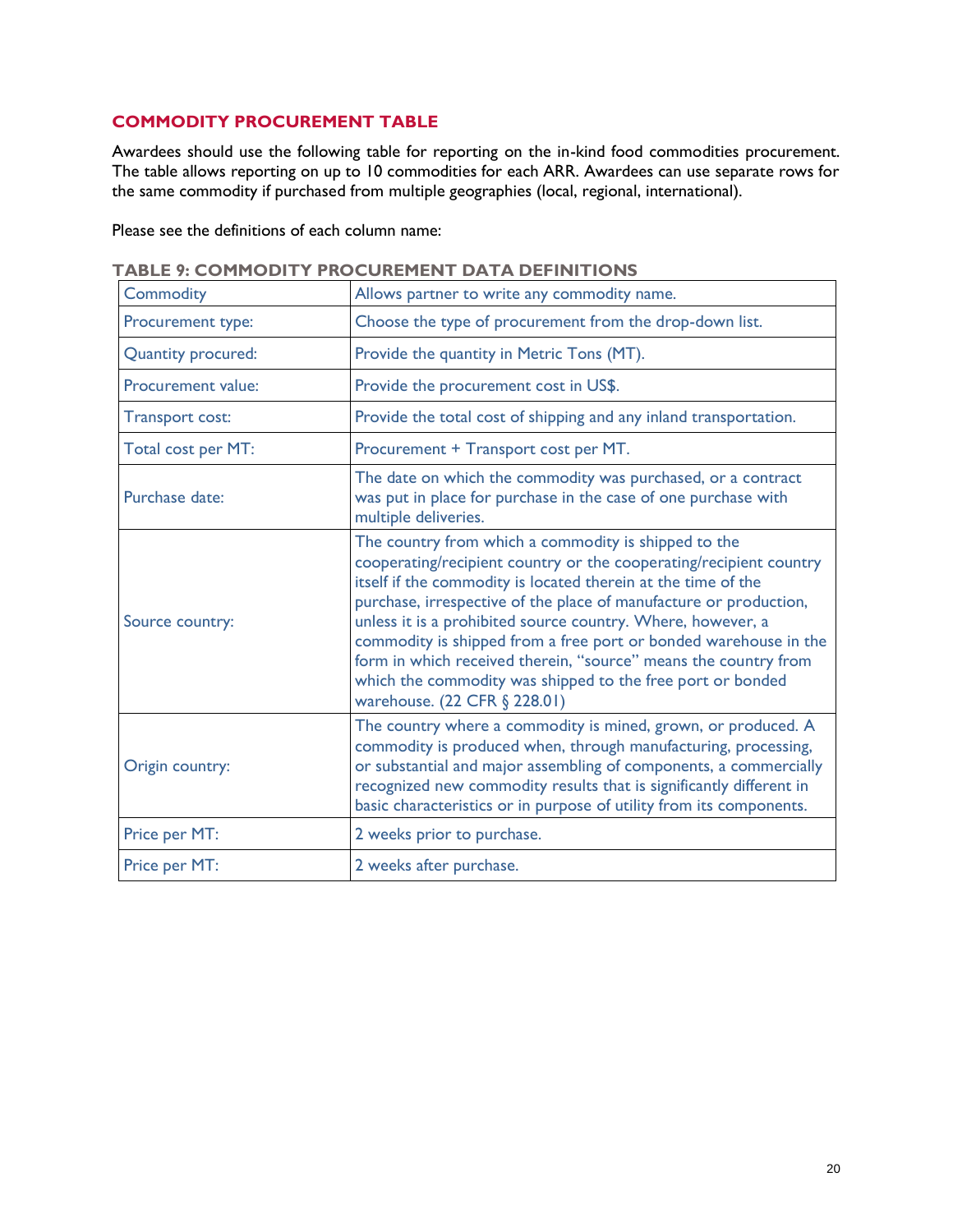### **COMMODITY DELIVERY TABLE**

Awardees should use the following table for reporting on the in-kind food distribution. The table allows reporting on up to 10 commodities for each ARR.

Please see the definitions of data columns:

| TABLE TV: COMMODITT DELIVERT DATA DEFINITIONS |                                                                                                                                                                                                                                                                                                                   |  |  |  |
|-----------------------------------------------|-------------------------------------------------------------------------------------------------------------------------------------------------------------------------------------------------------------------------------------------------------------------------------------------------------------------|--|--|--|
| <b>Commodity delivered</b>                    | Allows partner to write any commodity name.                                                                                                                                                                                                                                                                       |  |  |  |
| <b>Quantity delivered</b>                     | Provide the quantity in Metric Tons (MT).                                                                                                                                                                                                                                                                         |  |  |  |
| Unique participants                           | Count of unique individuals benefited even when the distributions<br>were made for households. This count should provide the total<br>count of individuals living in the benefitted households which can<br>come from counting actual family members or using a local cluster<br>accepted average household size. |  |  |  |
| <b>Unique HH</b>                              | Count of unique households benefited by commodity.                                                                                                                                                                                                                                                                |  |  |  |

### **TABLE 10: COMMODITY DELIVERY DATA DEFINITIONS**

### **MODALITY REPORT: IN-KIND**

Awardees should use the following table for reporting on the in-kind modality. The table allows the user to choose conditionality (cash for work, unconditional etc.) types for each data row.

Please see the definitions of each column name:

| Conditionality                                 | Choose the conditionality type from the dropdown menu. If no<br>conditions were used, use option 'Unconditional'.                                                                                                                                                                                                 |
|------------------------------------------------|-------------------------------------------------------------------------------------------------------------------------------------------------------------------------------------------------------------------------------------------------------------------------------------------------------------------|
| Modality                                       | Choose between cash and voucher as modality. There can be multiple<br>food baskets designed under each modality. Partners can use separate<br>rows for each basket.                                                                                                                                               |
| Number of unique HH                            | Count of unique households benefited.                                                                                                                                                                                                                                                                             |
| Number of unique participants                  | Count of unique individuals benefited even when the distributions<br>were made for households. This count should provide the total count<br>of individuals living in the benefitted households which can come from<br>counting actual family members or using a local cluster accepted<br>average household size. |
| Percentage of household daily<br>dietary needs | Provide the percentage of daily dietary needs met by a particular food<br>basket.                                                                                                                                                                                                                                 |

### **TABLE 12: IN-KIND DISTRIBUTION DATA DEFINITIONS**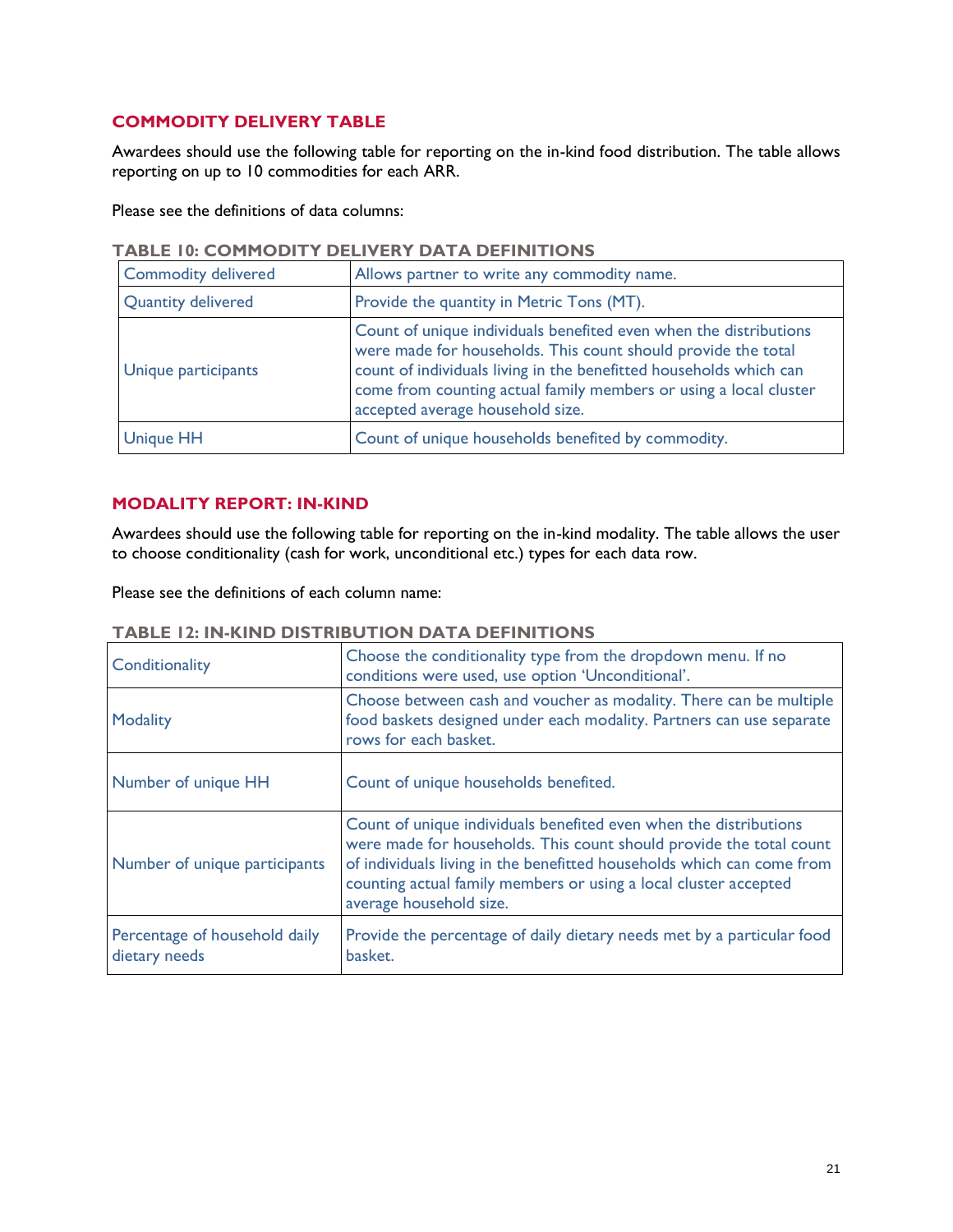### **MODALITY REPORT: CASH/VOUCHER**

Awardees should use the following table for reporting on the cash/voucher modality. The table allows the user to choose both conditionality (cash for work, Training, unconditional etc.) and modality (cash/voucher) types for each data row. Partners can report on the same modality more than once for different conditionalities and vice-versa.

### **FIGURE 6: CASH/VOUCHER MODALITY REPORT**

| Conditionality             | <b>Modality</b>            | <b>Total amount</b><br>distributed in<br>US\$ | Number of<br><b>Unique</b><br>Households | Number of<br>Unique<br>Participants | Cash/Voucher<br><b>Transfer value</b><br>in US\$ | Total<br>Redeemed<br>Value in US \$ | % of household<br>daily dietary<br>needs met |
|----------------------------|----------------------------|-----------------------------------------------|------------------------------------------|-------------------------------------|--------------------------------------------------|-------------------------------------|----------------------------------------------|
| - Select -<br>$\checkmark$ | - Select -<br>$\checkmark$ | $\mathbb{S}$                                  |                                          |                                     | $$\mathbb{S}$$                                   | $\mathbb{S}$                        |                                              |
| - Select -<br>$\checkmark$ | - Select -<br>$\checkmark$ | $\mathbb{S}$                                  |                                          |                                     | \$                                               | \$                                  |                                              |
| - Select -<br>$\checkmark$ | - Select -<br>$\checkmark$ | $\mathbb{S}$                                  |                                          |                                     | $\mathbb{S}$                                     | $\$$                                |                                              |
| - Select -<br>$\checkmark$ | - Select -<br>$\checkmark$ | $\mathbb{S}$                                  |                                          |                                     | $$\mathbb{S}$$                                   | $\mathbb{S}$                        |                                              |
| - Select -<br>$\checkmark$ | - Select -<br>$\checkmark$ | $\mathbb{S}$                                  |                                          |                                     | $$\$                                             | \$                                  |                                              |

Please see the definitions of each column name:

<span id="page-22-0"></span>

| Conditionality                                 | Choose the conditionality type from the dropdown menu. If no<br>conditions were used, use option 'Unconditional'.                                                                                                                                                                                                 |
|------------------------------------------------|-------------------------------------------------------------------------------------------------------------------------------------------------------------------------------------------------------------------------------------------------------------------------------------------------------------------|
| <b>Modality</b>                                | Choose between cash and voucher as modality. There can be<br>multiple food baskets designed under each modality. Partners can<br>use separate rows for each basket.                                                                                                                                               |
| Total amount distributed                       | Provide the sum in US\$.                                                                                                                                                                                                                                                                                          |
| Number of unique HH                            | Count of unique households benefited.                                                                                                                                                                                                                                                                             |
| Number of unique participants                  | Count of unique individuals benefited even when the distributions<br>were made for households. This count should provide the total<br>count of individuals living in the benefitted households which can<br>come from counting actual family members or using a local<br>cluster accepted average household size. |
| Cash/Voucher Transfer Value in<br>US\$         | Value of a single transfer                                                                                                                                                                                                                                                                                        |
| Total redeemed value in US\$                   | for vouchers or cash transfers, the amount used by beneficiaries,<br>not the total amount distributed to beneficiaries.                                                                                                                                                                                           |
| Percentage of household daily<br>dietary needs | Provide the percentage of daily dietary needs met by a particular<br>food basket.                                                                                                                                                                                                                                 |

#### **TABLE 11: CASH AND VOUCHER MODALITY DATA DEFINITIONS**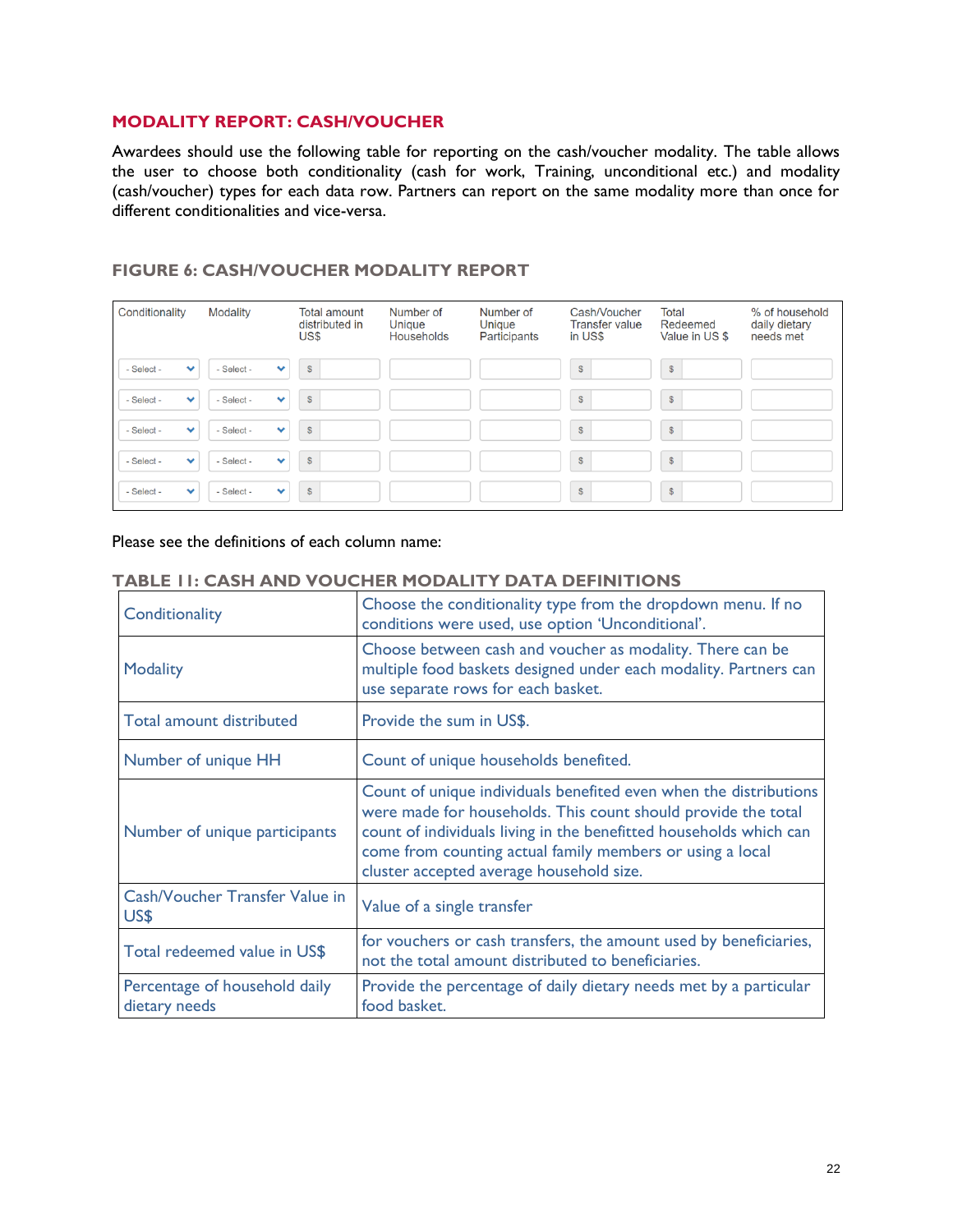## **ANNEX A: DEFINITIONS FOR BHA ARR**

### **Basic Drinking Water Source**

Basic drinking water services, according to the Joint Monitoring Program (JMP), are defined as improved sources or delivery points that by nature of their construction or through active intervention are protected from outside contamination, in particular from outside contamination with fecal matter, and where collection time is no more than 30 minutes for a roundtrip including queuing. Drinking water sources meeting these criteria include piped drinking water supply on premises; public tap/stand post; tube well/borehole; protected dug well; protected spring; rainwater; and/or bottled water (when another basic service is used for hand washing, cooking or other basic personal hygiene purposes).

### **Basic Sanitation Facility**

A basic sanitation facility service, defined according to the Joint Monitoring Program (JMP), is a sanitation facility that hygienically separates human excreta from human contact, and that is not shared with other households. Sanitation facilities meeting these criteria include flush or pour/flush facility connected to a piped sewer system; a septic system or a pit latrine with slab; composting toilets; or ventilated improved pit latrines (with slab).

All other sanitation facilities do not meet this definition and are considered "unimproved." Unimproved sanitation includes flush or pour/flush toilets without a sewer connection; pit latrines without slab/open pit; bucket latrines; or hanging toilets/latrines. Households that use a facility shared with other households are not counted as using a basic sanitation facility. All other services are considered to be "unimproved", including: unprotected dug well, unprotected spring, cart with small tank/drum, tanker truck, surface water (river, dam, lake, pond, stream, canal, irrigation channel), and bottled water (unless basic services are being used for hand washing, cooking and other basic personal hygiene purposes).

### **Bill Emerson Humanitarian Trust (BEHT)**

BEHT is a food reserve administered under the authority of the Secretary of Agriculture. This reserve is available to meet emergency humanitarian food needs in developing countries, allowing the United States to respond to unanticipated food crises. Under the Food for Peace Act, as amended by the Agricultural Act of 2014, the Administrator of USAID oversees the release and use of these funds.

### **Carryover**

Food aid commodities or funds unused during a FY that are transferred to the budget or planning levels for the following financial or reporting year.

### **Communities**

This is intentionally left undefined so that projects may use their own definition of what constitutes a community. A community could be a village, but it doesn't necessarily have to be. A community is meant to be a geographic grouping (e.g., neighborhood, village, or commune) and does not refer to a group of people who all have a similar characteristic, like women or farmers.

### **Community Capacity**

In this context, community capacity refers to a community's ability to govern itself; to organize, analyze, plan, manage, problem-solve, implement actions, and represent its interests and participate in broader fora. This goes beyond targeted efforts to strengthen communities in nutrition, agriculture, infrastructure, early warning, or other topics covered elsewhere in BHA guidance.

### **Direct Distribution Food Aid Commodities**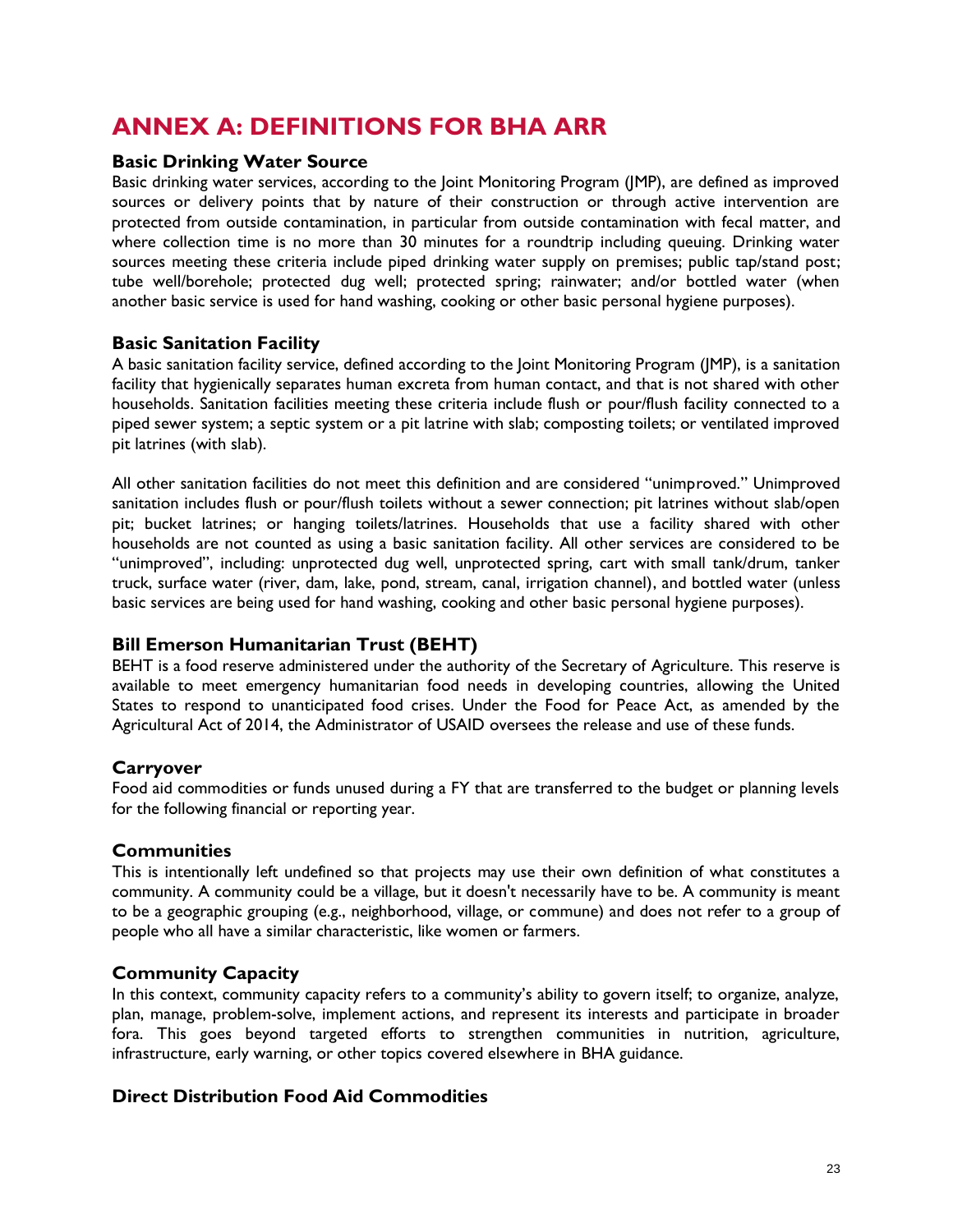Food aid commodities that are provided directly to project participants as in-kind take home rations or for on-site feeding (versus food aid commodities sold for MTZ proceeds).

### **Direct Participants**

For the purposes of reporting, direct participants are defined as individuals who come into direct contact with the set of interventions (goods or services) provided in each technical area. Individuals who receive training or benefit from activity-supported technical assistance or service provision are considered direct participants, as are those who receive a ration or another type of good. Services include training and technical assistance provided directly by activity staff, and training and technical assistance provided by people who have been trained by the activity staff*,* (e.g., agricultural extension agents, village health workers).

In the case of food rations, direct participants include the individual recipient in the case of individual rations, and the recipient plus his/her family members in the case of family rations.

Direct participants do *not* include those who benefit indirectly from the goods and services provided to the project participants, (e.g., members of the household of a farmer who received technical assistance, seeds and tools, other inputs, credit, livestock; farmers from a neighboring community who might observe the effects of the training and demonstration plots in the target community and decide to adopt or model the new practices themselves; the population of all of the communities in a valley that uses a road improved by FFW; or all individuals who may have heard a radio message about prices, but who did not receive the other elements of an agricultural intervention necessary to increase incomes.) Such individuals are considered indirect project participants (see definition)*.* 

### **Exclusive Breastfeeding**

Exclusive breastfeeding means that an infant received breast milk (including milk expressed or from a wet nurse) and might have received properly prepared oral rehydration solution (ORS), vitamins, minerals, and/or medicines, but did not receive any other food or liquid. A proxy measure is the percentage of children under 6 months exclusively breastfed during the day preceding the survey.

### **FFP Funding Sources - Emergency Resources**

FFP resources used to fund emergency response and disaster risk reduction-type interventions. Emergency resources may be used in a non-emergency project for expanded safety net and asset protection activities that target populations suffering from transitory food insecurity during a shock or transition from an emergency situation, as well as to fund disaster risk reduction and early warning activities.

### **Financial Services**

Financial services refer to services provided by formal or non-formal groups for the management of money. This includes credit (loans), savings, and insurance schemes run by for-profit, non-profit, and governmental organizations.

### **Gender Equality**

Gender equality concerns fundamental social transformation, working with men and boys, women and girls to bring about changes in attitudes, behaviors, roles and responsibilities at home, in the workplace, and in the community. Genuine equality means expanding freedoms and improving overall quality of life so that equality is achieved without sacrificing gains for males or females. More information can be found in ADS 205.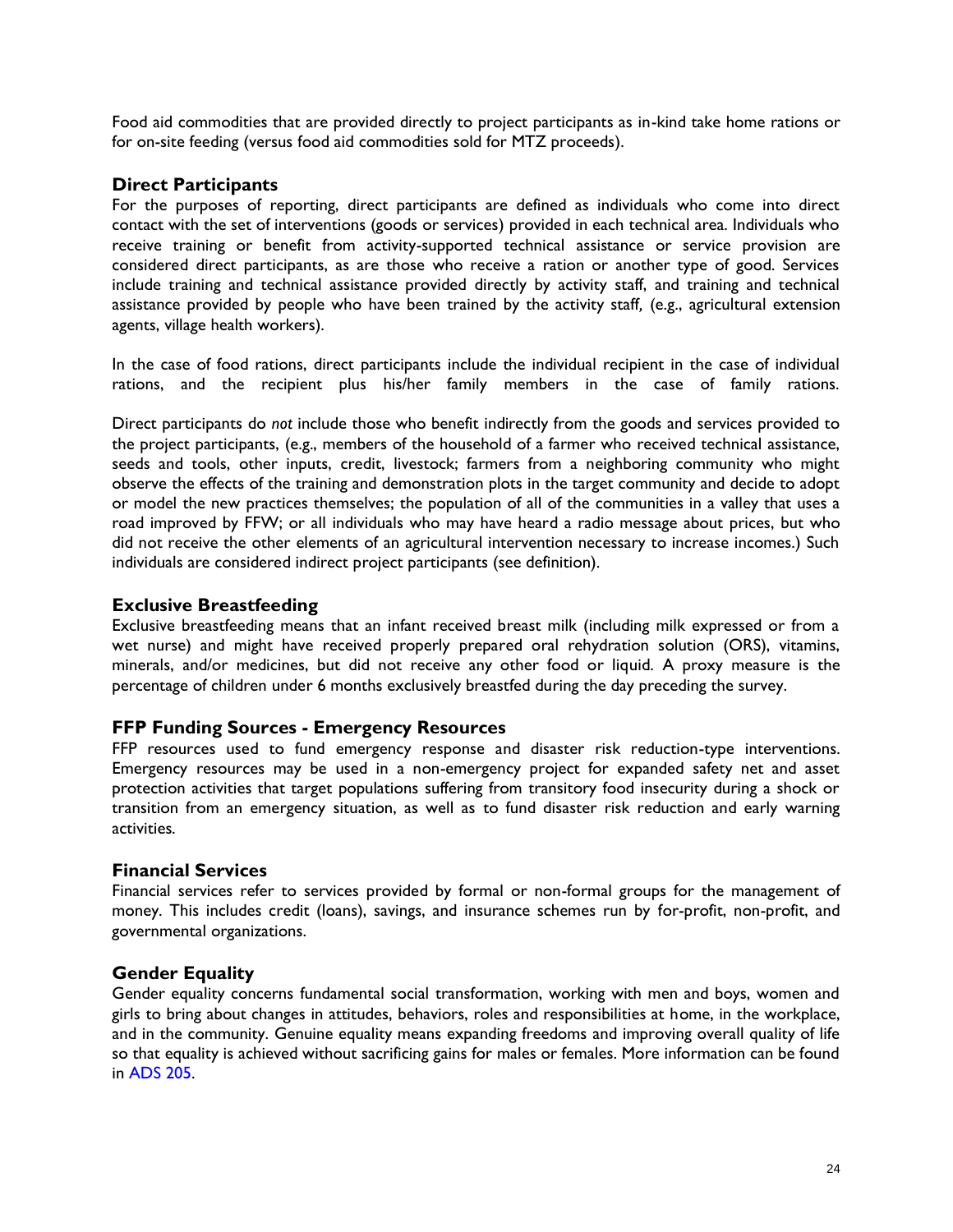### **Gender Equity**

Gender equity is the process of being fair to women and men. To ensure fairness, measures must often be available to compensate for historical and social disadvantages that prevent women and men from otherwise operating on a level playing field. Equity leads to equality. More information can be found in ADS Chapters 200 - [203.](https://www.usaid.gov/who-we-are/agency-policy/series-200)

### **Gender-Sensitive Indicators**

Gender-sensitive indicators highlight to what extent and in what ways humanitarian projects achieved results related to gender equality and whether and how reducing gaps between males and females and empowering women leads to better program/development outcomes. Importantly, this refers not only to differences between men and women by sex disaggregation but also refers to differences by age within sexes, age and sex, and gendered household types. More information can be found in ADS 205.

### **Global Acute Malnutrition (GAM)**

GAM is a measurement of the nutritional status of a population that is often used in protracted refugee situations. GAM is the presence of both moderate acute malnutrition (MAM) and severe acute malnutrition (SAM) in a population. MAM is identified by moderate wasting weight-for-height < -2 zscore and > -3 z-score for children 0-59 months (or for children 6-59 months, MUAC <125 mm and > 115 mm). SAM is identified by severe wasting weight-for-height < ‐3 z‐score for children 0‐59 months (or for children 6‐59 months, MUAC <115 mm) or the presence of bilateral pitting edema. A GAM value of more than 10 percent indicates an emergency. High prevalence rates outside of the seasonal norm are particular cause for concern.

### **Indirect Participants**

Indirect project participants are those who benefit indirectly from the goods and services provided to the direct project participants (as defined below). For example, indirect project participants include members of the household of a farmer who received technical assistance, seeds, and tools, other inputs, credit, and livestock; farmers from a neighboring community who might observe the effects of the training and demonstration plots in the target community and decide to adopt or model the new practices themselves; the population of all of the communities in a valley that uses a road improved by a food for work activity; or all individuals who may have heard a radio message about prices, but who did not receive the other elements of an agricultural activity necessary to increase incomes.

### **Indirect Costs**

Indirect costs are the expenses an organization incurs in doing business that are not readily identified with a particular project but are necessary for the general operation of the organization and the conduct of activities it performs. An example would be the salary of an organization's president. A Negotiated Indirect Cost Rate Agreement (NICRA) is the U.S. Government's negotiated indirect cost rate with individual awardees.

### **Metric ton(s)**

MT are the standard unit of measurement for Title II commodities. One MT equals 1,000 kilograms.

### **Safety Net**

Safety net is a system to transfer cash and or in-kind transfers to extremely poor and vulnerable households, with the goal of protecting families from the impact of seasonal food shortage, economic shocks, natural disasters, and other crises. Examples include community food banks or insurance schemes.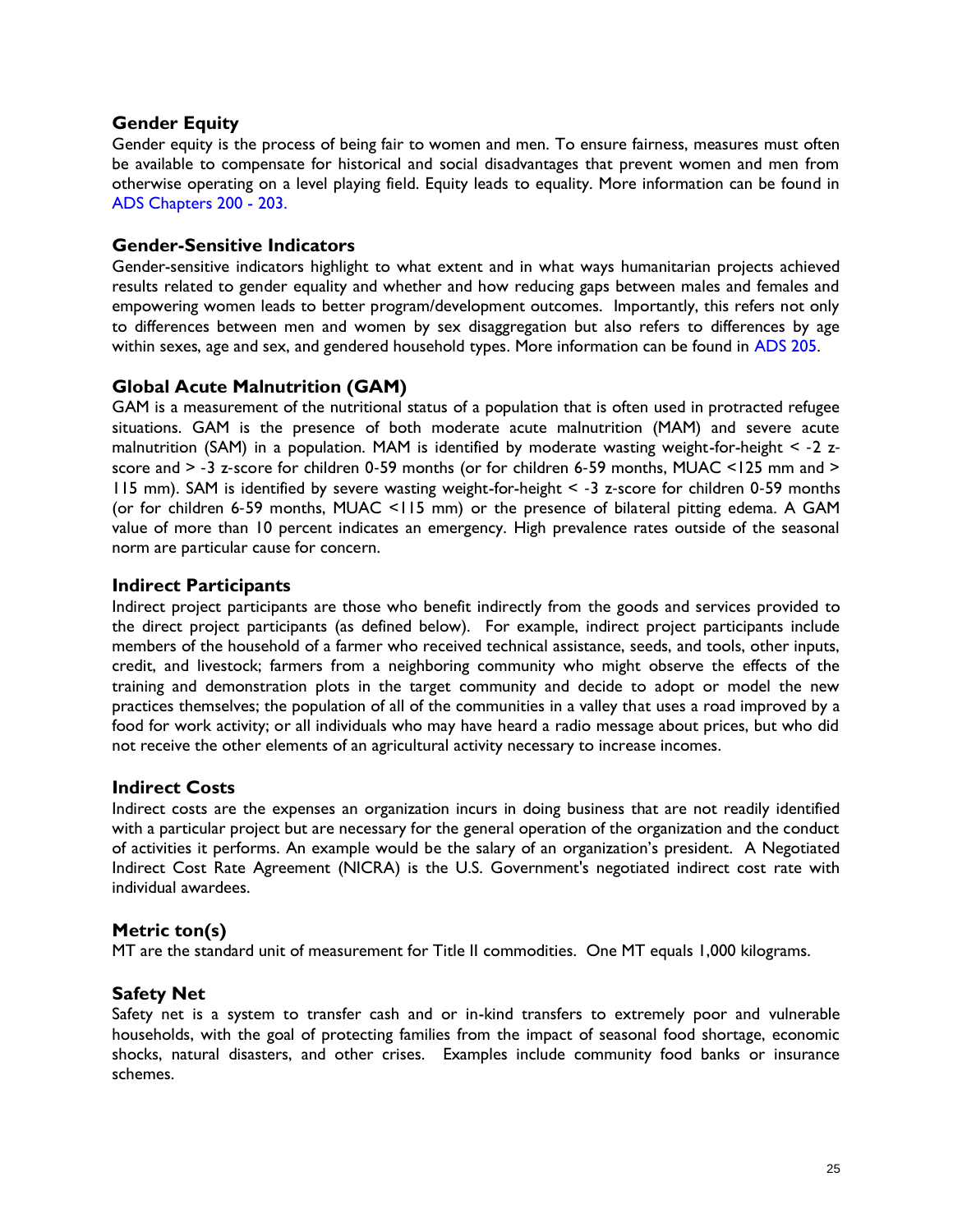### **Underweight**

Underweight is a condition of weighing less than is considered nutritionally healthy—either due to slowed growth (stunting) or thinness (wasting). For BHA, the condition of underweight for children under 5 years of age is determined by comparing an individual's weight to an age- and sex-specific standard group of children who has no shortage of nutrition.

### **Underweight among Women of Reproductive Age**

For women, underweight is based on having a body mass index < 18.5 kg/m2. The prevalence of underweight women indicator measures the percent of non-pregnant women of reproductive age (15- 49 years). To calculate an individual's BMI, weight and height data are needed. Body mass index is equal to weight (in kg) divided by height squared (in meters) multiplied by a correction factor. The data for this indicator is collected through the household questionnaire in a population-based survey. The population-based survey is usually conducted during the hungry season, on all the households selected in a representative sample.

### **Vulnerable Children**

<span id="page-26-0"></span>According to the PL 109-95 Implementation Strategy (May 2006), highly vulnerable children are "children and youth who are under 18 years whose safety, wellbeing, growth and development are at significant risk due to inadequate care, protection, or access to essential services." Refer to [www.childreninadversity.gov](http://www.childreninadversity.gov/) for further information.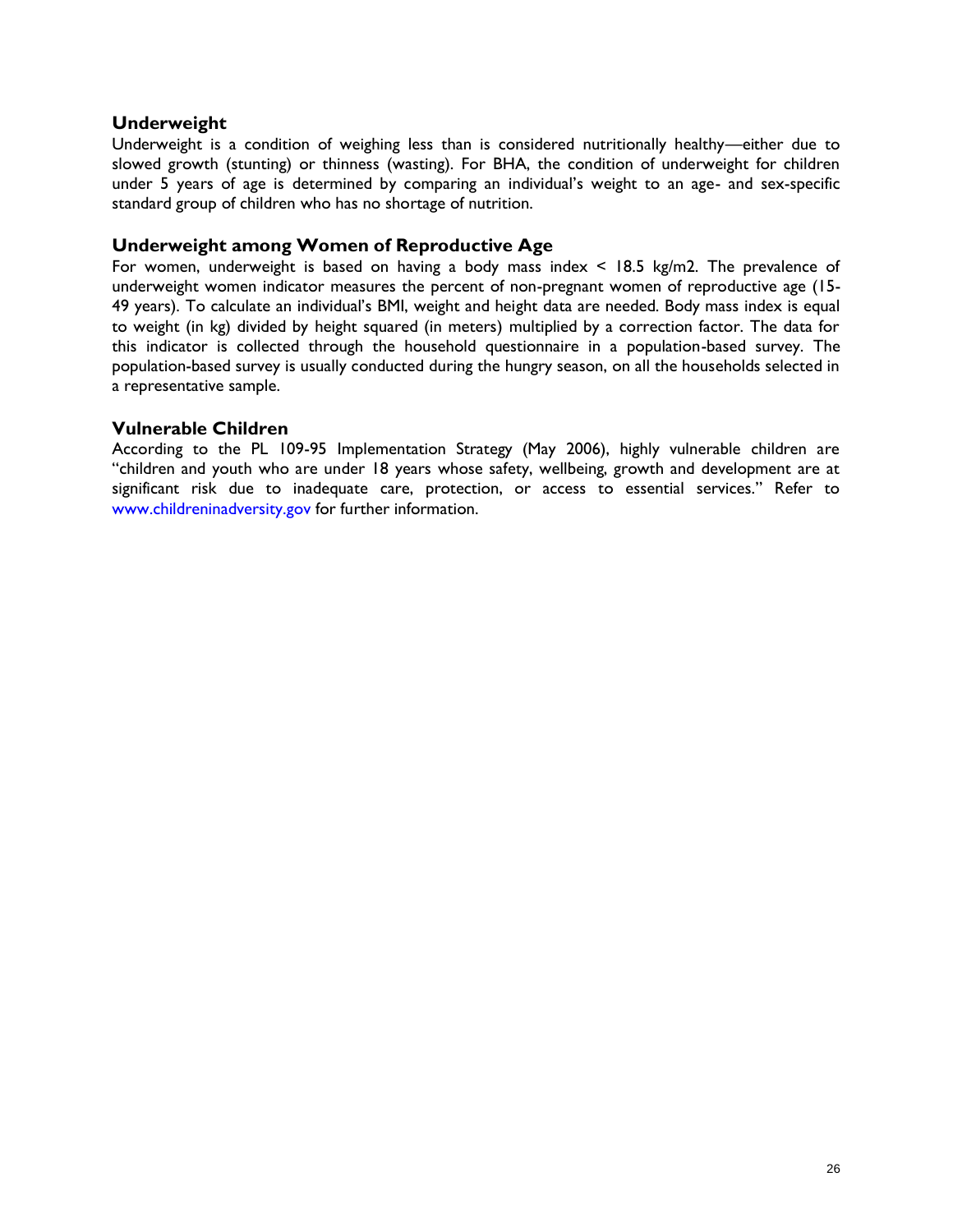## **ANNEX B: ARR NARRATIVE CHECKLIST**

| To ensure that key ARR components are effectively organized,<br>analyzed and presented in the narrative, consider the following:                                                                                                                                                                                    | <b>Yes</b> | <b>No</b> | <b>Issue to</b><br>address | <b>Additional</b><br>topic to<br>include |
|---------------------------------------------------------------------------------------------------------------------------------------------------------------------------------------------------------------------------------------------------------------------------------------------------------------------|------------|-----------|----------------------------|------------------------------------------|
| <b>Overall report organization</b>                                                                                                                                                                                                                                                                                  |            |           |                            |                                          |
| I. Is the narrative organized by (I) the components of the theory of<br>change (SO, IR, and Sub IR), or (2) LogFrame (purpose, sub-<br>purposes, intermediate outcomes, and outputs), or (3) objectives<br>and key activities?                                                                                      |            |           |                            |                                          |
| <b>Reporting results</b>                                                                                                                                                                                                                                                                                            |            |           |                            |                                          |
| 2. Are the operational environment and enabling factors that<br>facilitated or hindered the achievement of planned results and<br>activities explained (environmental conditions, contextual factors<br>including government policies, stakeholder coordination,<br>management issues)?                             |            |           |                            |                                          |
| 3. Are any major challenges to implementation highlighted and<br>explained including the quality of activity services (i.e. transfers,<br>training, other inputs), technical challenges, sub-optimal design of<br>interventions, missing complimentary services, critical barriers that<br>are yet to be addressed? |            |           |                            |                                          |
| 4. Does the narrative describe briefly how the award will address any<br>issue/challenge identified and the lessons learned during the FY?                                                                                                                                                                          |            |           |                            |                                          |
| 5. Does the narrative address key management issues that impacted<br>the activity during the FY (including partnership, staffing, leadership,<br>staff training, resource pipelines, gender equity, etc.)?                                                                                                          |            |           |                            |                                          |
| 6. Are any deviations from the original or most-recently approved<br>design identified?                                                                                                                                                                                                                             |            |           |                            |                                          |
| 7. Does the narrative describe any adjustments to the transfer<br>baskets, the basis of adjustments, and how that impacted the<br>participants' food security?                                                                                                                                                      |            |           |                            |                                          |
| Data presentation and analysis                                                                                                                                                                                                                                                                                      |            |           |                            |                                          |
| 8. Does the report present an analysis on the most relevant indicators<br>for this FY (including performance trends) to tell the story?                                                                                                                                                                             |            |           |                            |                                          |
| 9. Are interventions and outcomes for this FY analyzed against<br>planned interventions and output/outcome targets to demonstrate<br>how the award performed against the targets?                                                                                                                                   |            |           |                            |                                          |
| 10. Does the analysis highlight important differences in results across<br>geographic areas, sex or age of project participants, or other<br>relevant sub-groups?                                                                                                                                                   |            |           |                            |                                          |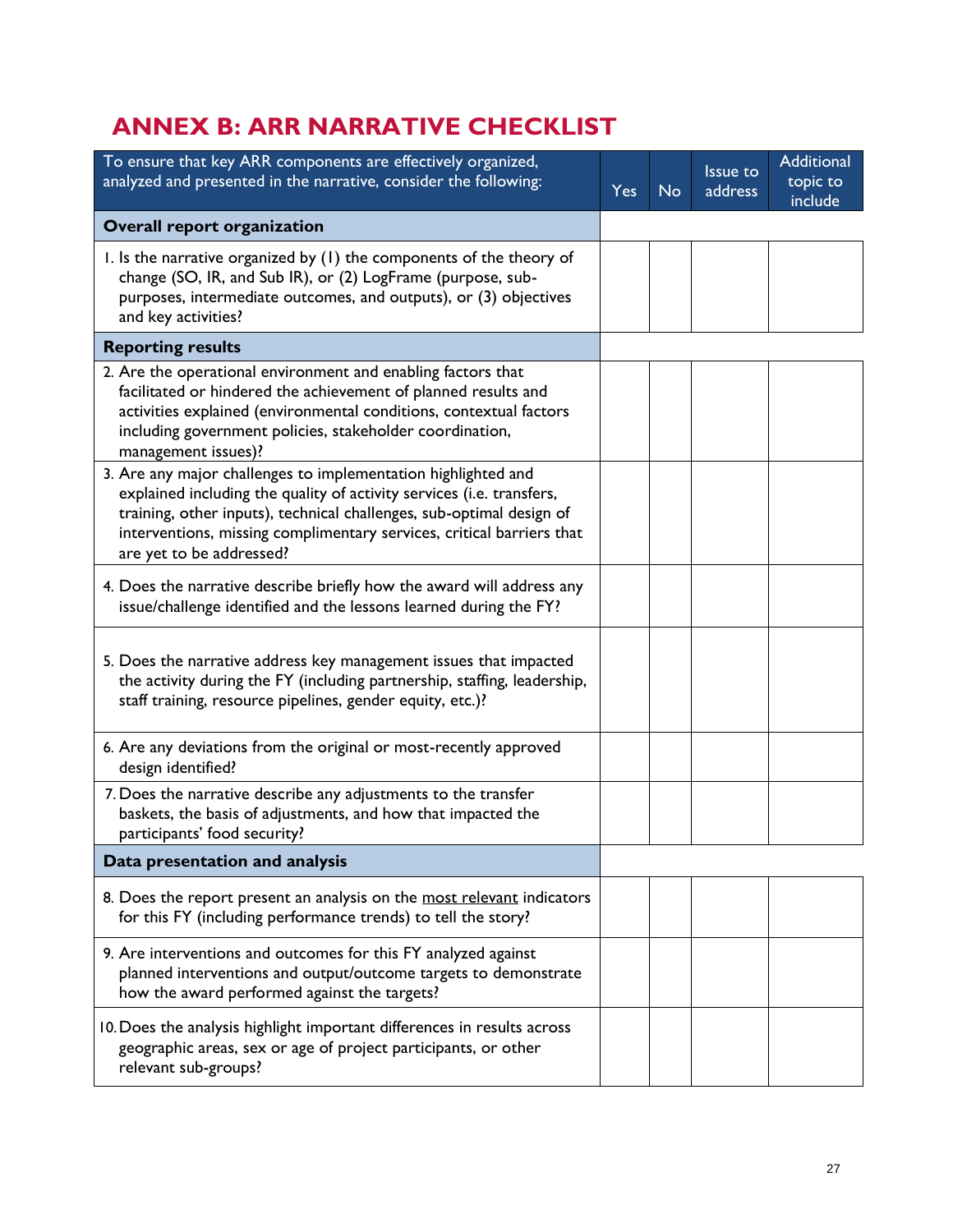<span id="page-28-0"></span>

| To ensure that key ARR components are effectively organized,<br>analyzed and presented in the narrative, consider the following:                                                                                                                                                                                                | <b>Yes</b> | <b>No</b> | Issue to<br>address | Additional<br>topic to<br>include |
|---------------------------------------------------------------------------------------------------------------------------------------------------------------------------------------------------------------------------------------------------------------------------------------------------------------------------------|------------|-----------|---------------------|-----------------------------------|
| <b>Technical interventions</b>                                                                                                                                                                                                                                                                                                  |            |           |                     |                                   |
| 11. Does the narrative describe the quantity and quality or size of the<br>transfers, how they are delivered, and how they are perceived by<br>the participants? For complementary services, quality of goods and<br>services, technical strategies and linkages to the level of adoption of<br>desired behaviors or practices? |            |           |                     |                                   |
| 12. Does the narrative include which targeted group did or did not<br>benefit as planned during the FY and explain why?                                                                                                                                                                                                         |            |           |                     |                                   |
| <b>Cross-cutting</b>                                                                                                                                                                                                                                                                                                            |            |           |                     |                                   |
| 13. Is sex disaggregation discussed and integrated throughout the<br>narrative? Refer to checklist for integrating gender.                                                                                                                                                                                                      |            |           |                     |                                   |
| 14. Does the narrative describes the progress towards the<br>implementation of an exit strategy? How will the activity smoothly<br>wind down, transfer the responsibilities, and/or handover the role<br>to a different entity?                                                                                                 |            |           |                     |                                   |
| 15. Are other cross-cutting issues integrated in the narrative such as<br>protection, climate, and conflict?                                                                                                                                                                                                                    |            |           |                     |                                   |
| 16. Does the narrative discuss the use and results of post distribution<br>monitoring, food security monitoring, and performance monitoring,<br>and any adjustments made because of those findings and/or the<br>baseline or MTE results (as applicable)?                                                                       |            |           |                     |                                   |
| References, sources and attachments                                                                                                                                                                                                                                                                                             |            |           |                     |                                   |
| 17. Does the narrative identify sources and methods used to obtain the<br>information reported including participants /stakeholder feedback,<br>PDM and/or survey results?                                                                                                                                                      |            |           |                     |                                   |
| 18. Are all references and attachments included in the report and<br>uploaded to FFP PRT?                                                                                                                                                                                                                                       |            |           |                     |                                   |
| 19. Is the process for selection of participants described? Are changes<br>over time to the selection criteria explained?                                                                                                                                                                                                       |            |           |                     |                                   |
| 20. Are interventions and results for activity outputs, processes, or<br>outcomes analyzed quantitatively and/or qualitatively (including<br>PDM feedback mechanisms, market assessments, and final<br>assessments)?                                                                                                            |            |           |                     |                                   |
| <b>Overall</b>                                                                                                                                                                                                                                                                                                                  |            |           |                     |                                   |
| 21. Does the report tell the story and help the reader understand how<br>the interventions led to the outcomes, what the challenges were,<br>and how the activity overcame them during the FY?                                                                                                                                  |            |           |                     |                                   |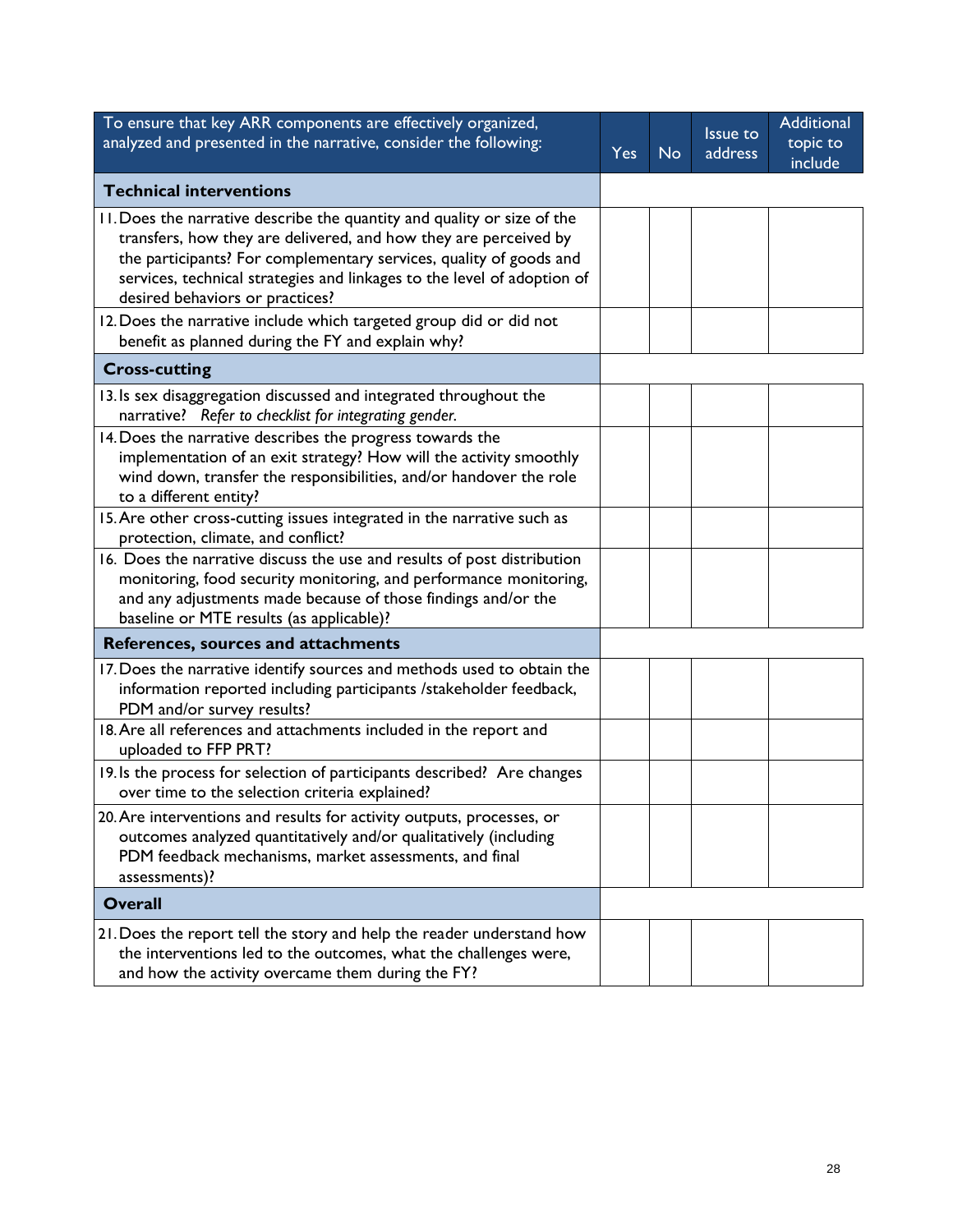## **ANNEX C: CHECKLIST FOR INCLUDING GENDER, YOUTH, AND SOCIAL DYNAMICS**

| To determine the key gender, youth, and social<br>dynamics issues to report on in the ARR and<br>ensure they are effectively presented in the<br>narrative, consider the following.                                                                                                                                                                                                                                                                                                                                                                                                                                                                                                                                                                                                                                                                            | <b>Yes</b> | <b>No</b> | <b>Issue to</b><br><b>Explore</b><br><b>Further</b><br>or<br><b>Address</b> | Successes,<br>Challenges,<br>Programmatic<br>Changes,<br>Other to<br><b>Report in ARR</b> |  |
|----------------------------------------------------------------------------------------------------------------------------------------------------------------------------------------------------------------------------------------------------------------------------------------------------------------------------------------------------------------------------------------------------------------------------------------------------------------------------------------------------------------------------------------------------------------------------------------------------------------------------------------------------------------------------------------------------------------------------------------------------------------------------------------------------------------------------------------------------------------|------------|-----------|-----------------------------------------------------------------------------|-------------------------------------------------------------------------------------------|--|
| Changes in & Consequences of Gender, Youth, and Social Dynamics - have you                                                                                                                                                                                                                                                                                                                                                                                                                                                                                                                                                                                                                                                                                                                                                                                     |            |           |                                                                             |                                                                                           |  |
| I. Reviewed the gender analysis to recall the gender, youth,<br>and social dynamics concerns and opportunities identified<br>within the ToC, or each Purpose/Sub-purpose, and ensure<br>award is addressing issues and implementing<br>recommendations?<br>2. Discussed with colleagues and stakeholders their                                                                                                                                                                                                                                                                                                                                                                                                                                                                                                                                                 |            |           |                                                                             |                                                                                           |  |
| perception of whether women, girls, boys and men are all<br>benefiting from interventions and their potential is being<br>tapped across activity components?<br>Ways in which gender roles and relations may be<br>aiding or impeding interventions and outcomes?<br>Whether interventions are changing- for better or for<br>worse- gender norms, roles and relations between<br>women and men, among older and younger men and<br>women?<br>How interventions are affecting women's time and<br>what, if anything, can be done about it? Are there any<br>important differences or considerations by women's<br>age?<br>If the attempt to empower women is creating<br>excessive friction in households with the risk (or<br>actual result) of triggering Gender-Based Violence?<br>Are there any important differences or considerations<br>by women's age? |            |           |                                                                             |                                                                                           |  |
| Data Presentation, Analysis & Interpretation - have you                                                                                                                                                                                                                                                                                                                                                                                                                                                                                                                                                                                                                                                                                                                                                                                                        |            |           |                                                                             |                                                                                           |  |
| 3. Indicated where targets versus actuals for sex and age<br>disaggregated data presented in the IPTT/SAPQ differ<br>significantly and provided possible explanations why?                                                                                                                                                                                                                                                                                                                                                                                                                                                                                                                                                                                                                                                                                     |            |           |                                                                             |                                                                                           |  |
| 4. Provided a visual presentation of select indicators by sex<br>and, if possible, age (e.g., graphs, charts, tables) that is useful<br>to the reader to put the results from the FY in context<br>with progression towards the FY targets?                                                                                                                                                                                                                                                                                                                                                                                                                                                                                                                                                                                                                    |            |           |                                                                             |                                                                                           |  |
| 5. Used qualitative and quantitative data to explain gender<br>differences/ gaps related to the results being described in<br>the narrative?                                                                                                                                                                                                                                                                                                                                                                                                                                                                                                                                                                                                                                                                                                                   |            |           |                                                                             |                                                                                           |  |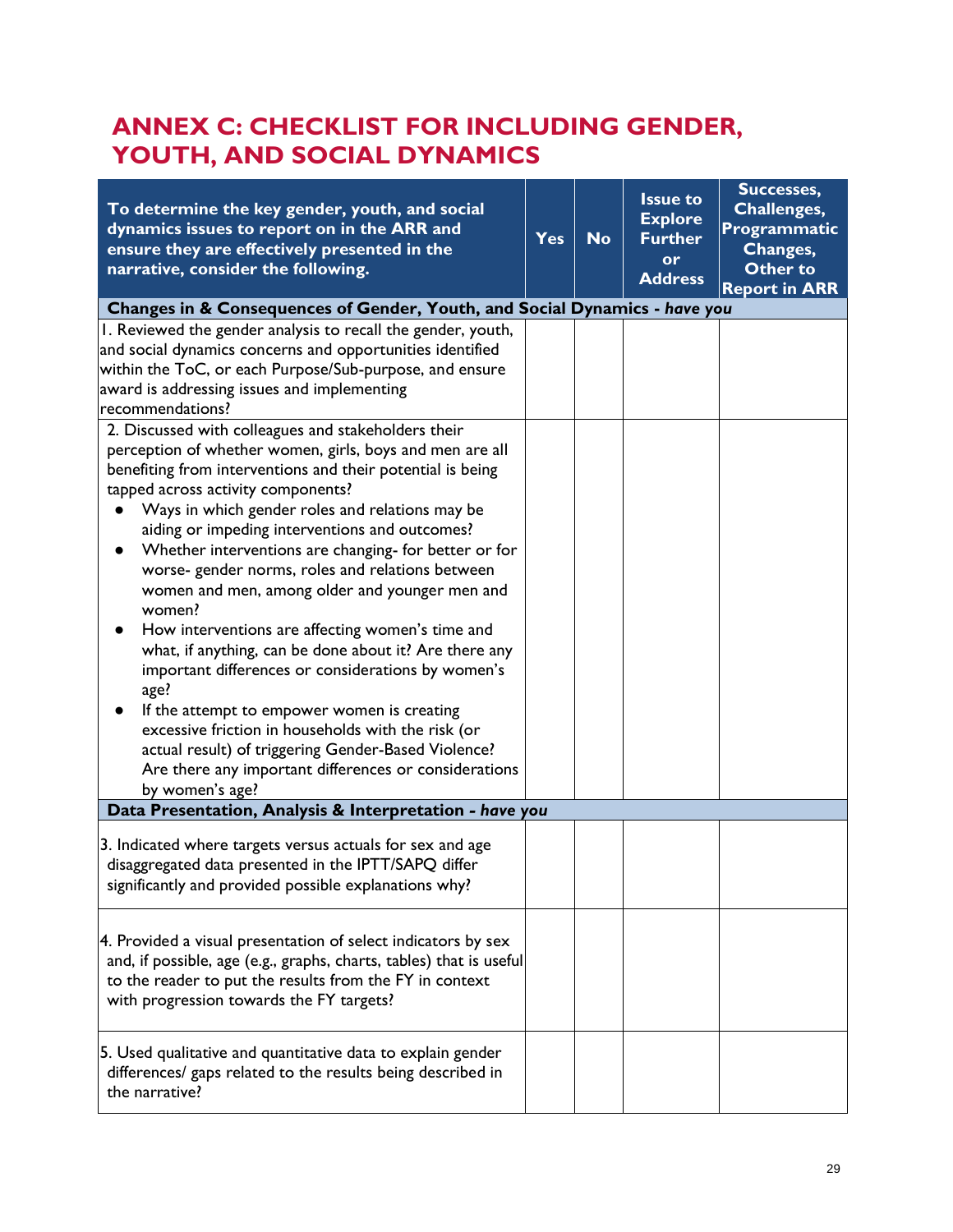| To determine the key gender, youth, and social<br>dynamics issues to report on in the ARR and<br>ensure they are effectively presented in the<br>narrative, consider the following. | <b>Yes</b> | <b>No</b> | <b>Issue to</b><br><b>Explore</b><br><b>Further</b><br><b>or</b><br><b>Address</b> | Successes,<br>Challenges,<br>Programmatic<br>Changes,<br>Other to<br><b>Report in ARR</b> |
|-------------------------------------------------------------------------------------------------------------------------------------------------------------------------------------|------------|-----------|------------------------------------------------------------------------------------|-------------------------------------------------------------------------------------------|
| Programmatic Implications & Actions - have you                                                                                                                                      |            |           |                                                                                    |                                                                                           |
| 6. Discussed the implications (the "so what?") of the results                                                                                                                       |            |           |                                                                                    |                                                                                           |
| being reported as it relates to achieving outcomes for men                                                                                                                          |            |           |                                                                                    |                                                                                           |
| and women, girls and boys?                                                                                                                                                          |            |           |                                                                                    |                                                                                           |
| 7. Identified where changes should be considered (activity                                                                                                                          |            |           |                                                                                    |                                                                                           |
| implementation, ToC) to make the award more sensitive to                                                                                                                            |            |           |                                                                                    |                                                                                           |
| gender, youth, and social dynamics issues?                                                                                                                                          |            |           |                                                                                    |                                                                                           |
| 8. Considered specific actions that could be taken by the                                                                                                                           |            |           |                                                                                    |                                                                                           |
| award to address gender and youth gaps revealed by the                                                                                                                              |            |           |                                                                                    |                                                                                           |
| annual monitoring results?                                                                                                                                                          |            |           |                                                                                    |                                                                                           |
| In Summary - have you                                                                                                                                                               |            |           |                                                                                    |                                                                                           |
| 9. Provided a reflection/introspection on how the award is                                                                                                                          |            |           |                                                                                    |                                                                                           |
| integrating gender, youth, and social dynamics to promote                                                                                                                           |            |           |                                                                                    |                                                                                           |
| gender equality in order to achieve activity/BHA objectives                                                                                                                         |            |           |                                                                                    |                                                                                           |
| (e.g., is it working, does it need to be adjusted)?                                                                                                                                 |            |           |                                                                                    |                                                                                           |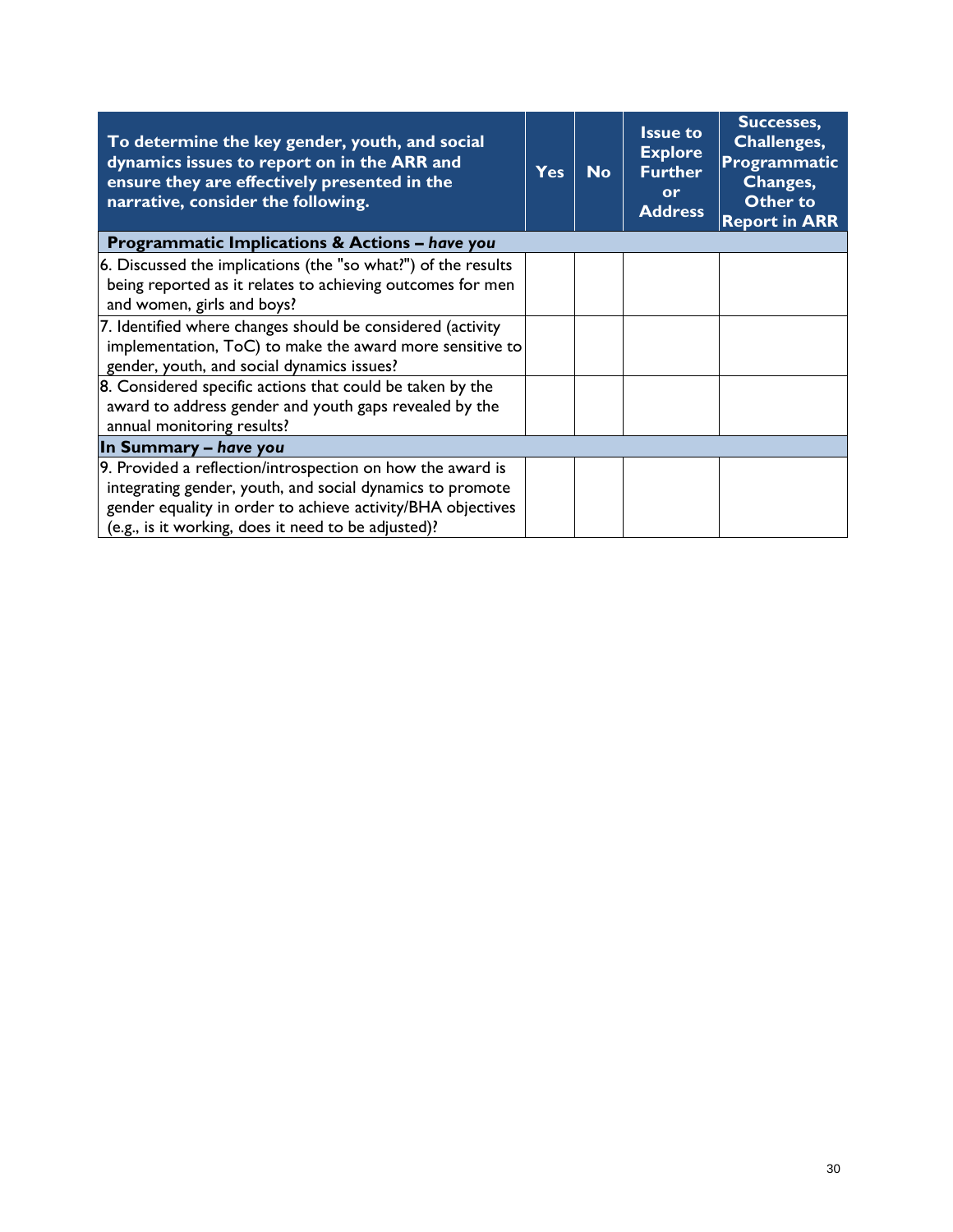## <span id="page-31-0"></span>**ANNEX D: SUCCESS STORY WRITING 101**

### *Why are success stories necessary?*

Success stories are helpful to further educate the public about food assistance activities, particularly to demonstrate the impact that they have on peoples' lives around the world. The stories should describe the food assistance activities in non-technical language and explain the results or benefit (where feasible).

### *What type of stories is BHA expecting?*

BHA seeks descriptions of successes that go beyond the specifics of how much food was delivered and focus on progress made in reducing food insecurity in the populations receiving food assistance. In other words, they should showcase broad-scale sustainable development awards and/or highlight new, cutting edge innovations. BHA would like success stories from all regions, and for both emergency and development awards.

We welcome stories that focus on transformational impacts of our development awards – for example:

- Reducing stunting
- Raising household incomes
- Increased agricultural productivity
- Regenerating watersheds or other natural resources
- Improving and maintaining community infrastructure
- Empowering women and youth
- Mitigating future disasters or existing threats
- Demonstrating outcomes and results. Note: We know this is a much more difficult ask than simple output information (e.g. number of people trained vs. how that training changed a person's behavior), but to the extent possible, USAID encourages partners to submit stories with this information.
- Highlighting new opportunities and impacts for participants as a result of BHA and RFS-funded projects (or other USAID projects including OFDA projects) running together or in close proximity to each other.

We also welcome compelling stories of:

- Early response that clearly prevents loss of life or mitigates impacts of disasters
- Lives saved and suffering alleviated
- Documented reductions in malnutrition or other key indicators
- Food for asset and other interventions that protect and/or advance livelihoods while saving lives
- Creative approaches applying technology or other tools that clearly improve response
- Strategic application of multiple resources to improve overall impact (e.g., sequencing EFSP and Title II awards that demonstrate the benefits of both resources and the improved response that results because both are available)
- Resilience building as part of an emergency response

The most effective success stories focus on the following:

- **Individuals empowered** to help themselves
- **Sustainable change** rather than one-off successes
- Permanent **"leave behinds"** created, such as new infrastructure, skills that have a lasting impact, or reduced need for outside help in the future due to program results
- A **"new" approach to aid**, one that empowers targeted groups and works to avoid dependency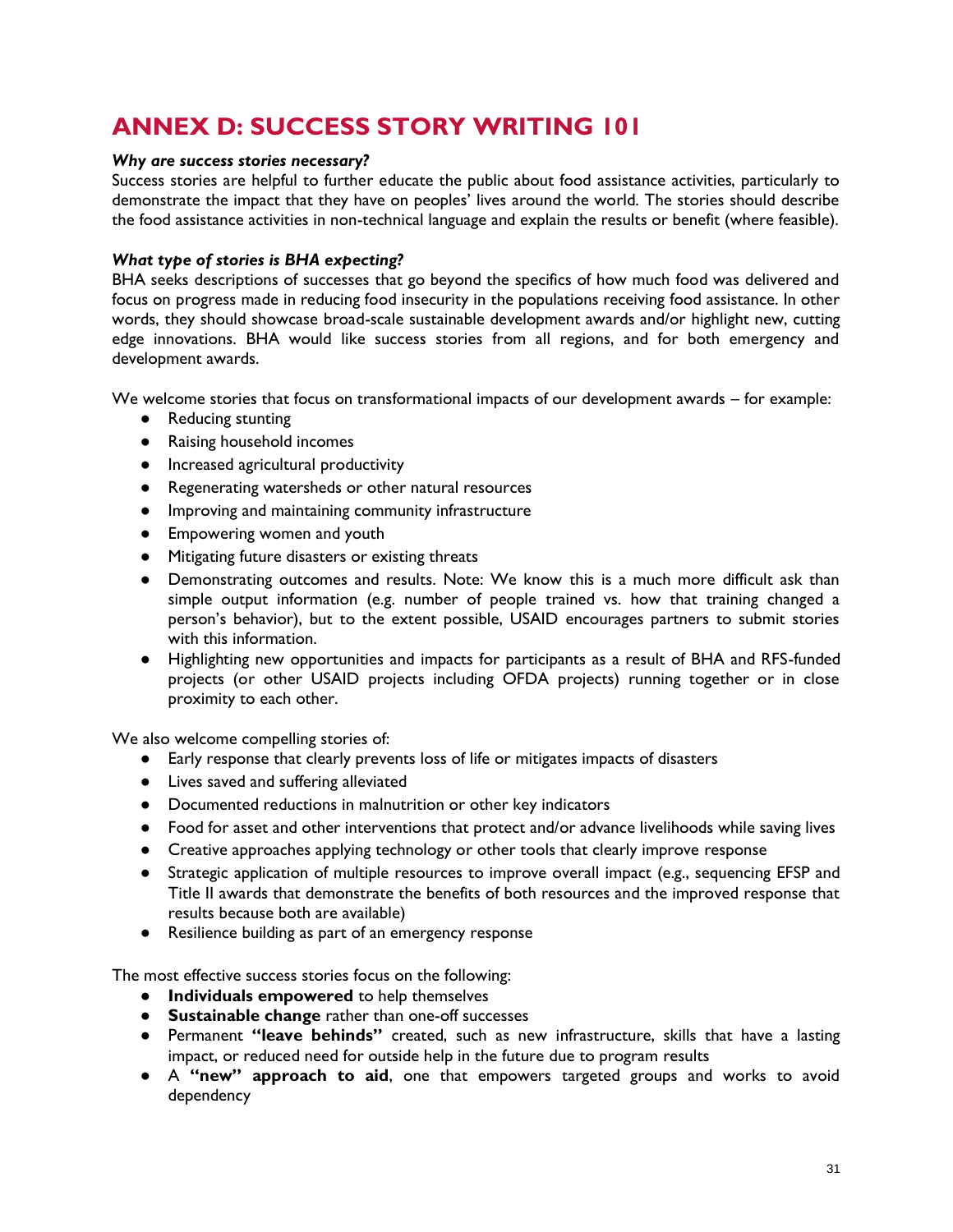Also keep in mind that moral and ethical imperatives are a central part of the motivation for supporting assistance. Americans believe that the U.S. must act as a world leader to live up to its founding ideals. Try to factor this motivation into your story. Just remember, all success stories should point to results!

#### *How will my success story be used?*

Selected stories may be included on the USAID website, in BHA annual reports and in other communications products that highlight the work of BHA and its awardees.

#### *What does a great success story look like?*

Success stories should including the following sections (text does not have to be in this order):

- 1. Title or Heading (approximately 5-10 words including country and/or region of award)
- 2. 1-2 sentences (approximately 50 words) briefly describing the situation in the country that required BHA assistance.
- 3. 3-4 sentences (approximately 100-150 words) describing the award being implemented in country.
- 4. 1-2 sentences (approximately 25-50 words) describing why that activity was the most appropriate response to the situation described.
- 5. 1-2 sentences (approximately 25-50 words) describing the results and success of the implemented award.

### *What are some DOs and DON'Ts of writing Success Stories?*

*DO…*

- DO include quotes as much as possible. Some USAID communications platforms will not post stories without quotes.
- DO include a beneficiary or person involved in the activity. For beneficiaries, include complete information – name, age, village, family information. Most USAID platforms require this information. Note: if the beneficiary does not want their name or location used for security reasons, please state that.
- DO use powerful statistics
- DO lead with results
- DO tell stories that demonstrate sustainable change
- DO create emotional/personal connections that bring viewers into the scene
- DO think big picture
- DO include at least one good photo. All USAID platforms require at least one photo.

Note: When including a picture, use .jpg or .tiff format and a file that is at least 300 dots per inch (dpi). The photo caption should include the photographer's name and organization as well as a caption of 25 words or less summarizing what is occurring in the photo, including date, location, and names of person(s) in the photo.

For all participants named or photographed, verbal consent must be obtained prior to being featured within the story. USAID understands that participants may ask to use a different name to remain anonymous. This is especially true in situations where naming or photographing individuals accepting U.S. Government assistance poses a potential threat to their life. If this is the case, please note this within the submission.

### *DON'T…*

- DON'T use acronyms
- DON'T use technical speak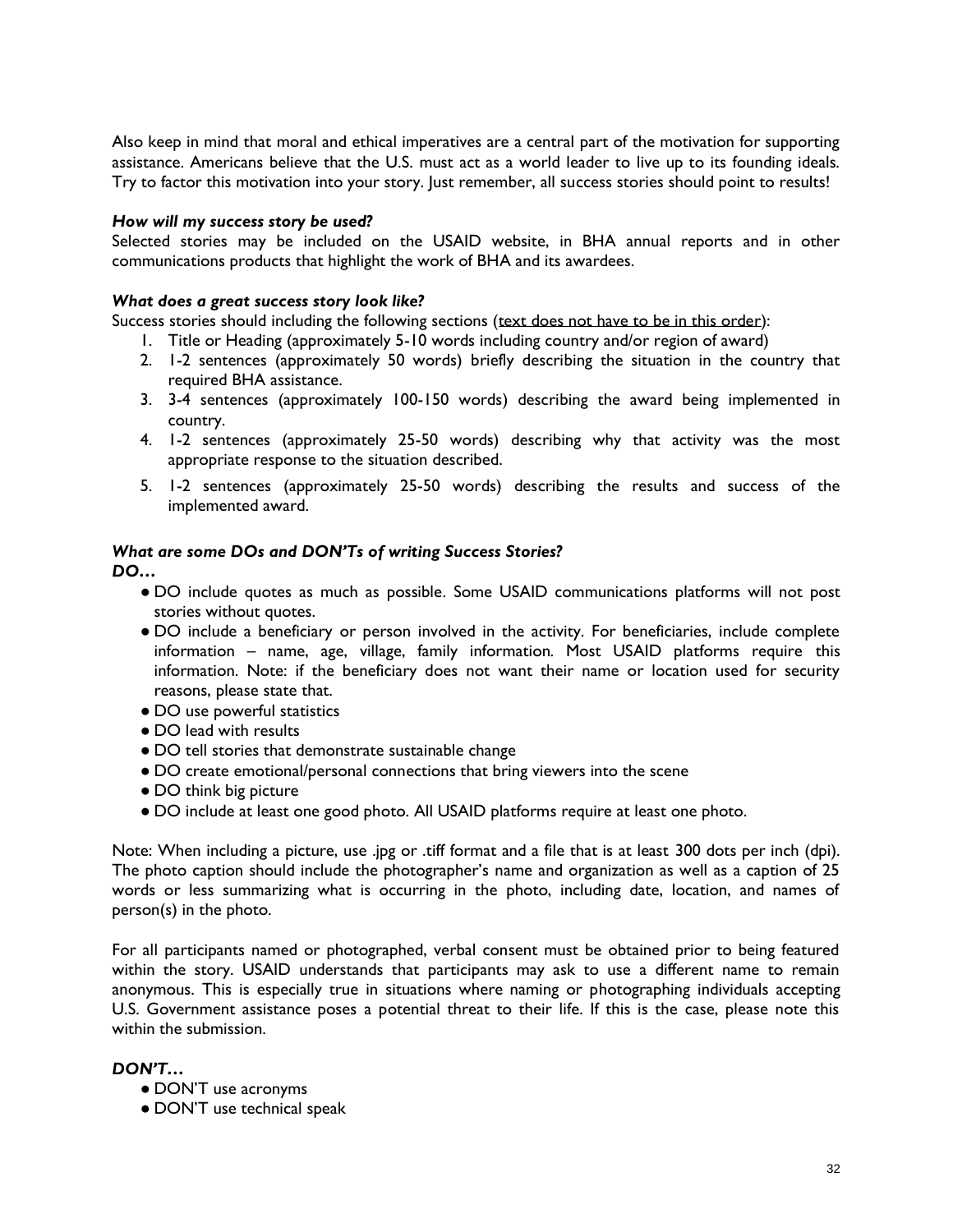- DON'T use statistics that present numbers or percentages with no sense of context or scale
- DON'T lead with \$\$ amounts

*Last but not least, remember that success stories are a way to tell the world about the great work that USAID and our partners accomplish every day!*